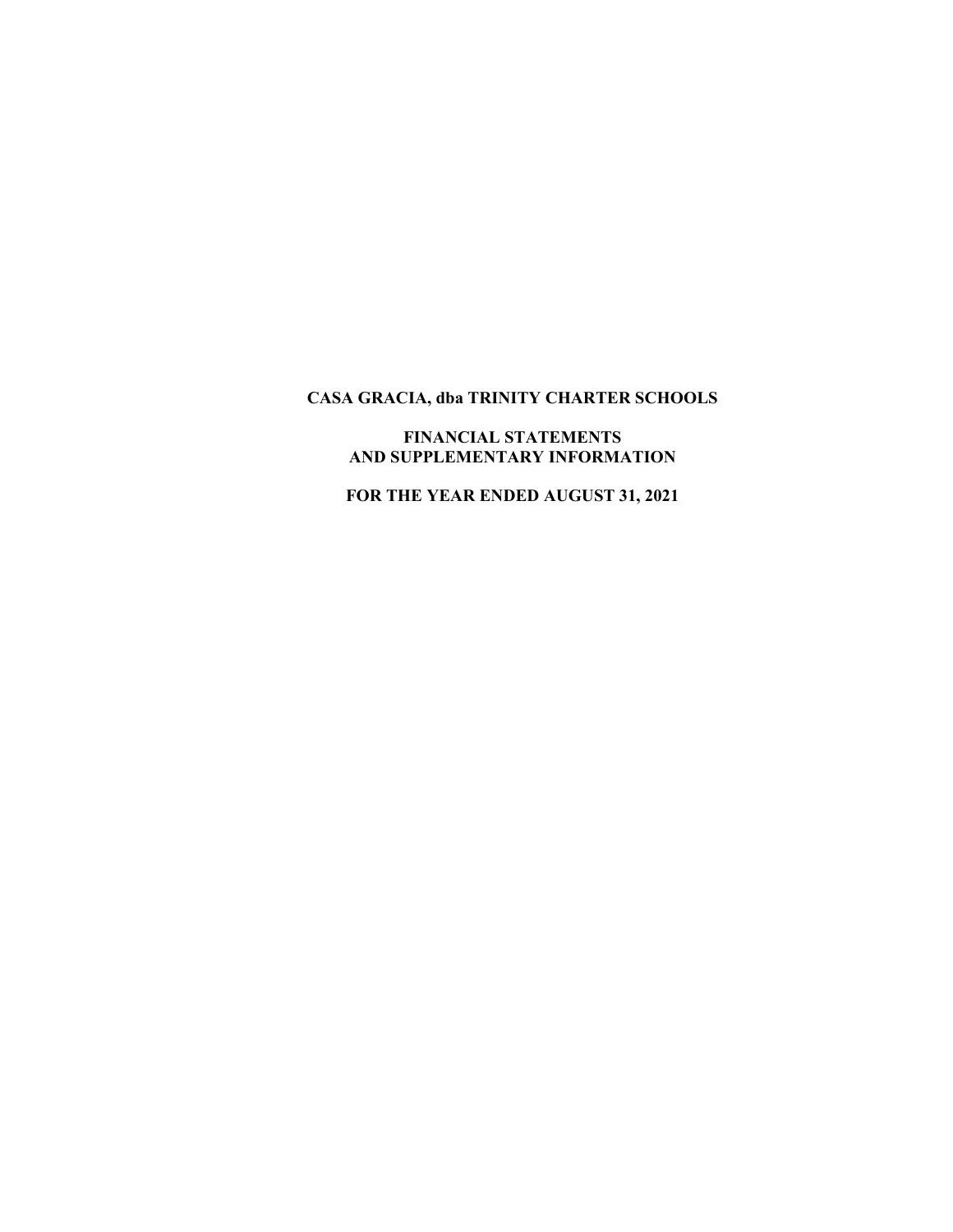# **TABLE OF CONTENTS**

| <b>CERTIFICATE OF BOARD</b>  |  |
|------------------------------|--|
| Independent Auditor's Report |  |

# FINANCIAL STATEMENTS

| <b>Consolidated Statement of Financial Position</b>                                                                                                        | 3  |
|------------------------------------------------------------------------------------------------------------------------------------------------------------|----|
| <b>Consolidated Statement of Activities</b>                                                                                                                | 4  |
| <b>Consolidated Statement of Functional Expenses</b>                                                                                                       | 5  |
| <b>Consolidated Statement of Cash Flows</b>                                                                                                                | 6  |
| <b>Notes to Financial Statements</b>                                                                                                                       | 7  |
| Independent Auditor's Report on Supplementary Information                                                                                                  | 16 |
| SUPPLEMENTAL FINANCIAL STATEMENTS                                                                                                                          |    |
| Statement of Financial Position for Individual Charter School                                                                                              | 17 |
| Statement of Activities for Individual Charter School                                                                                                      | 18 |
| Statement of Cash Flows for Individual Charter School                                                                                                      | 19 |
| Schedule of Expenses for Individual Charter School                                                                                                         | 20 |
| Schedule of Capital Assets for Individual Charter School                                                                                                   | 21 |
| Budgetary Comparison Schedule for Individual Charter School                                                                                                | 22 |
| Consolidating Statement of Financial Position<br>$\overline{\phantom{a}}$                                                                                  | 23 |
| <b>Consolidating Statement of Activities</b><br>-                                                                                                          | 24 |
| <b>Consolidating Statement of Cash Flows</b>                                                                                                               | 25 |
| Independent Auditor's Report on Internal Control over Financial Reporting and<br>on Compliance and Other Matters Based on an Audit of Financial Statements |    |
| Performed in Accordance with Government Auditing Standards                                                                                                 | 26 |
| Independent Auditor's Report on Compliance for Each Major Program and                                                                                      |    |
| on Internal Control Over Compliance Required by the Uniform Guidance                                                                                       | 28 |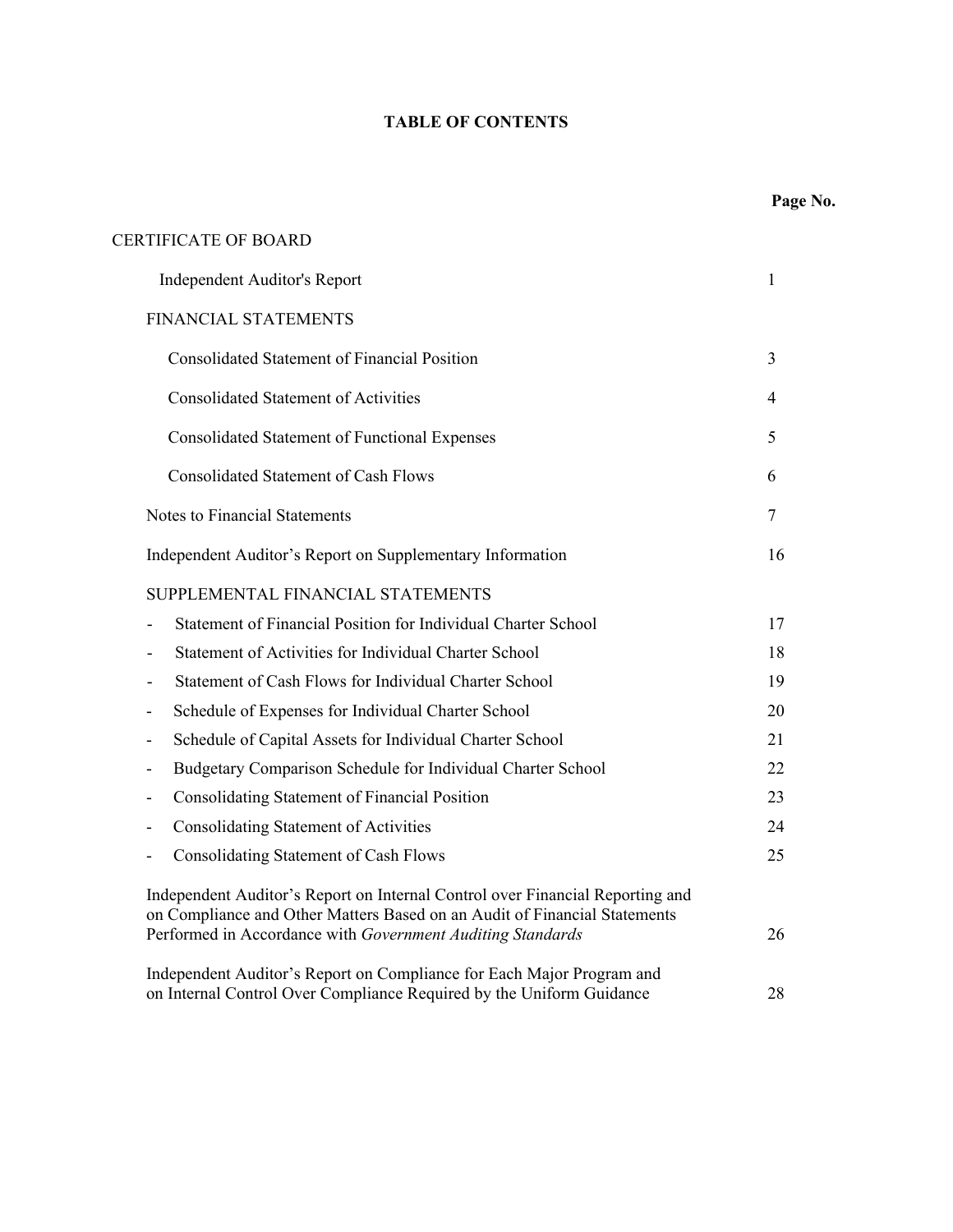| <b>TABLE OF CONTENTS (Continued)</b>                                                         | Page No. |
|----------------------------------------------------------------------------------------------|----------|
| Schedule of Findings and Questioned Costs                                                    | 30       |
| Schedule of Prior Year Findings                                                              | 31       |
| Schedule of Expenditures of Federal Awards                                                   | 32       |
| Notes to Schedule of Expenditures of Federal Awards                                          | 33       |
| Schedule of Real Property Ownership Interest for Casa Gracia<br>dba Trinity Charter Schools  | 34       |
| Schedule of Related Party Transactions for Casa Gracia dba<br><b>Trinity Charter Schools</b> | 35       |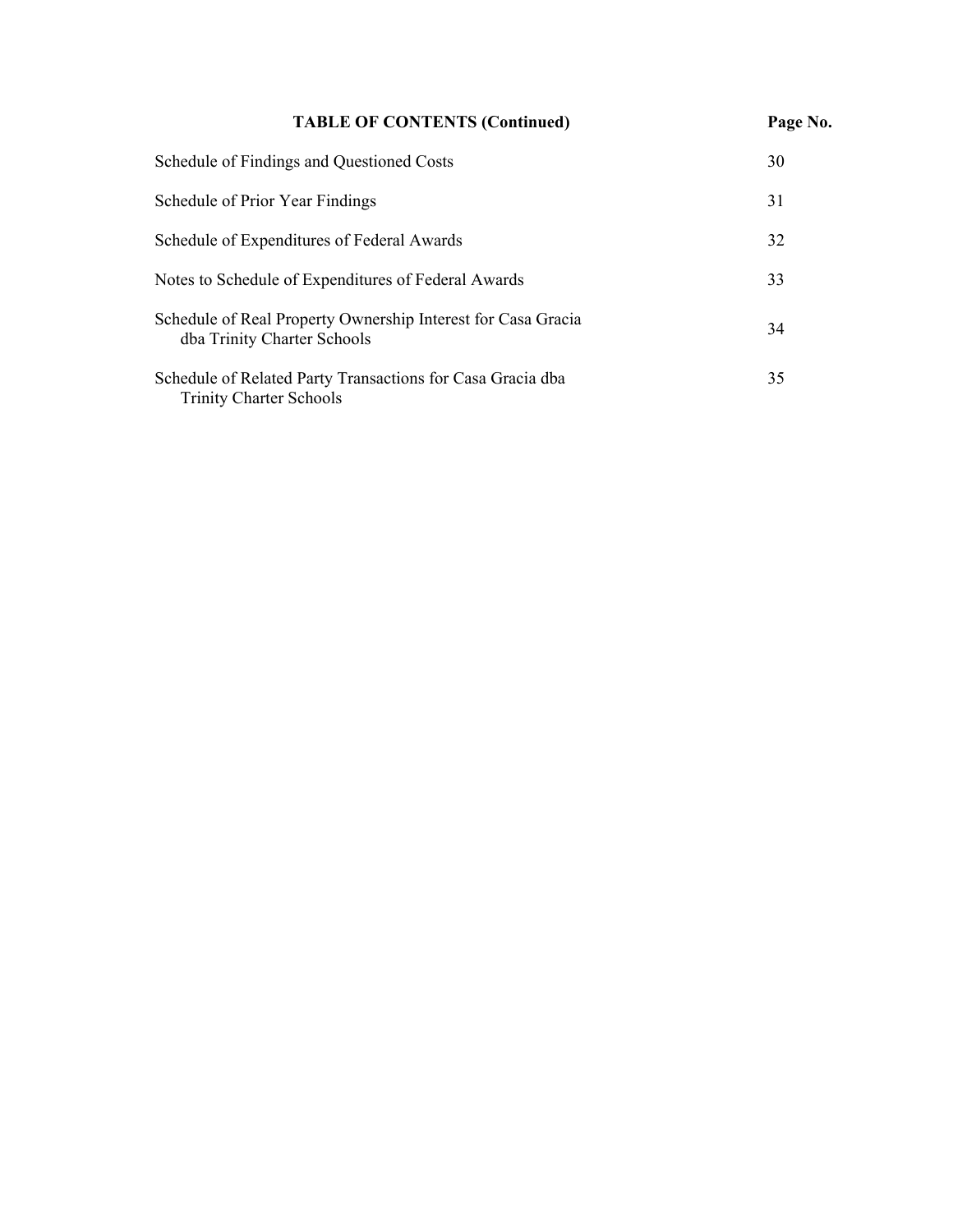046-802 (Federal Employer Identification Number: 74-2314606)

**CERTIFICATE OF BOARD** 

August 31, 2021

We, the undersigned, certify that the attached Annual Financial and Compliance Report of Casa Gracia, dba Trinity Charter Schools was reviewed and x approved disapproved for the year ended August 31, 2021, at a meeting of the governing body of said charter school on the  $28<sup>th</sup>$  day of  $\frac{\text{January}}{\text{1}}$ , 2022.

-DocuSigned by:  $\bigcup_{0.93066237\text{D}2^{3/7}}$ 

Signature of Board Secretary Signature of Board Secretary Signature of Board Secretary

DocuSigned by: Talle Lt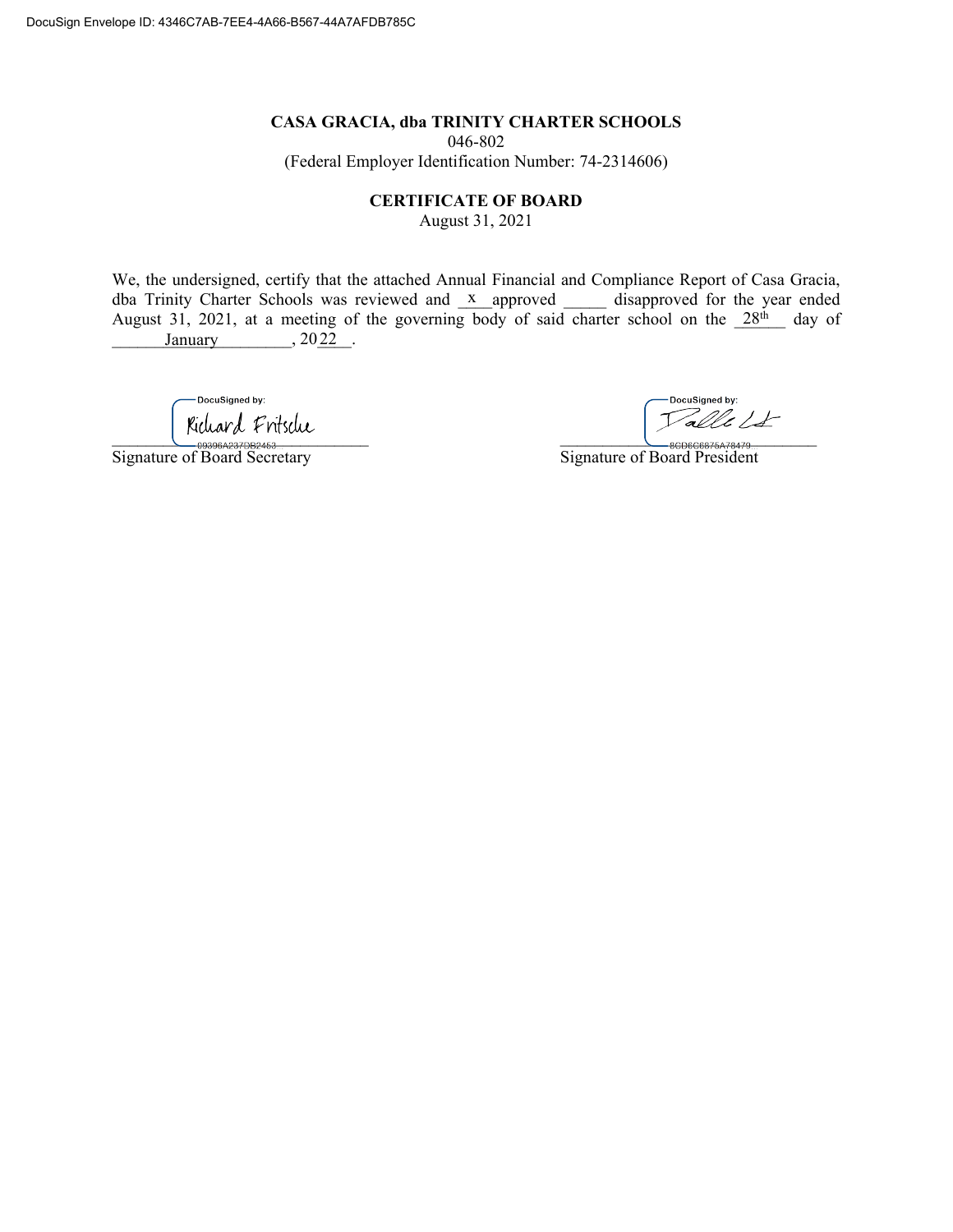# **CERTIFIED PUBLIC ACCOUNTANTS**

5177 RICHMOND AVE. SUITE 1100 HOUSTON, TX 77056 TEL: (713) 666-5900 FAX: (713) 666-1049 http://www.gomezandco.com

# INDEPENDENT AUDITOR'S REPORT

To the Board of Trustees of Casa Gracia, dba Trinity Charter Schools Austin, Texas

# **Report on the Financial Statements**

We have audited the accompanying financial statements of Casa Gracia dba Trinity Charter Schools (a nonprofit organization), which comprise the consolidated statement of financial position as of August 31, 2021, and the related statements of activities, functional expenses, and cash flows for the year then ended and the related notes to the financial statements.

## *Management's Responsibility for the Financial Statements*

Management is responsible for the preparation and fair presentation of these financial statements in accordance with accounting principles generally accepted in the United States of America; this includes the design, implementation, and maintenance of internal control relevant to the preparation and fair presentation of financial statements that are free from material misstatement, whether due to fraud or error.

# *Auditor's Responsibility*

Our responsibility is to express an opinion on these financial statements based on our audit. We conducted our audit in accordance with auditing standards generally accepted in the United States of America and the standards applicable to financial audits contained in *Government Auditing Standards*, issued by the Comptroller General of the United States. Those standards require that we plan and perform the audit to obtain reasonable assurance about whether the financial statements are free from material misstatement.

An audit involves performing procedures to obtain audit evidence about the amounts and disclosures in the financial statements. The procedures selected depend on the auditor's judgment, including the assessment of the risks of material misstatement of the financial statements, whether due to fraud or error. In making those risk assessments, the auditor considers internal control relevant to the entity's preparation and fair presentation of the financial statements in order to design audit procedures that are appropriate in the circumstances, but not for the purpose of expressing an opinion on the effectiveness of the entity's internal control. Accordingly, we express no such opinion. An audit also includes evaluating the appropriateness of accounting policies used and the reasonableness of significant accounting estimates made by management, as well as evaluating the overall presentation of the financial statements.

We believe that the audit evidence we have obtained is sufficient and appropriate to provide a basis for our audit opinion.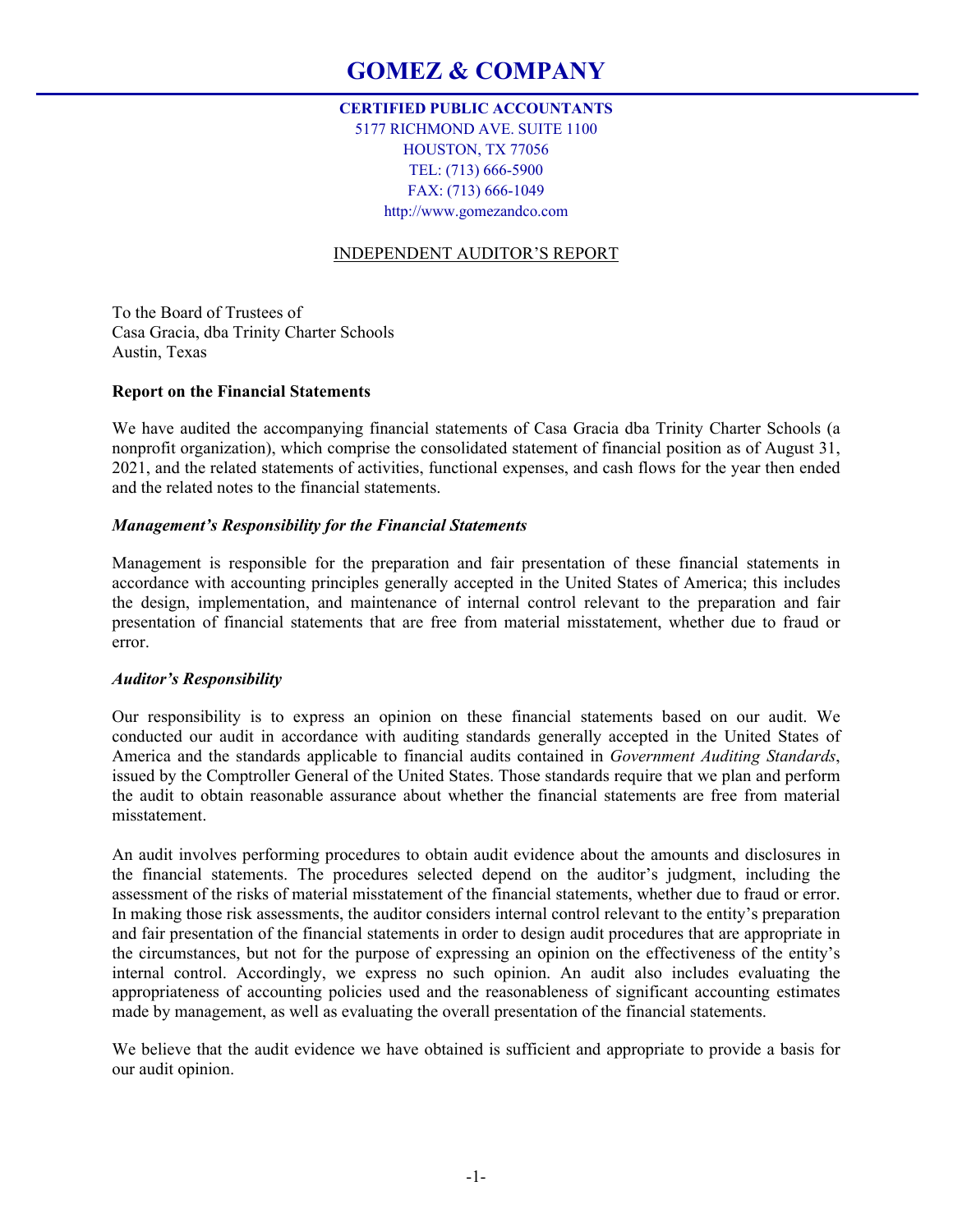# *Opinion*

In our opinion, the financial statements referred to above present fairly, in all material respects, the financial position of Casa Gracia dba Trinity Charter Schools as of August 31, 2021, and the changes in its net assets and its cash flows for the year then ended in accordance with accounting principles generally accepted in the United States of America.

### *Other Matters*

### **Report on Summarized Comparative Information**

We have previously audited Casa Gracia dba Trinity Charter Schools' 2020 financial statements, and we expressed an unmodified audit opinion on those audited financial statements in our report dated January 19, 2021. In our opinion, the summarized comparative information presented herein as of and for the year ended August 31, 2020, is consistent, in all material respects, with the audited financial statements from which it has been derived.

## *Other Information*

Our audit was conducted for the purpose of forming an opinion on the financial statements as a whole. The accompanying Schedule of Expenditures of Federal Awards, as required by Title 2 U.S. *Code of Federal Regulations* Part 200, *Uniform Administrative Requirements, Cost Principles, and Audit Requirements for Federal Awards,* is presented for purposes of additional analysis and is not a required part of the financial statements. Such information is the responsibility of management and was derived from and relates directly to the underlying accounting and other records used to prepare the financial statements. The information has been subjected to the auditing procedures applied in the audit of the financial statements and certain additional procedures, including comparing and reconciling such information directly to the underlying accounting and other records used to prepare the financial statements or to the financial statements themselves, and other additional procedures in accordance with auditing standards generally accepted in the United States of America. In our opinion, the information is fairly stated, in all material respects, in relation to the financial statements as a whole.

# **Other Reporting Required by** *Government Auditing Standards*

In accordance with *Government Auditing Standards*, we have also issued our report dated January 28, 2022, on our consideration of Casa Gracia dba Trinity Charter Schools' internal control over financial reporting and on our tests of its compliance with certain provisions of laws, regulations, contracts and grant agreements and other matters. The purpose of that report is solely to describe the scope of our testing of internal control over financial reporting and compliance and the results of that testing, and not to provide an opinion on the effectiveness of Casa Gracia dba Trinity Charter Schools' internal control over financial reporting or on compliance. That report is an integral part of an audit performed in accordance with *Government Auditing Standards* in considering Casa Gracia dba Trinity Charter Schools' internal control over financial reporting and compliance.

Lenney & Company

Houston, TX January 28, 2022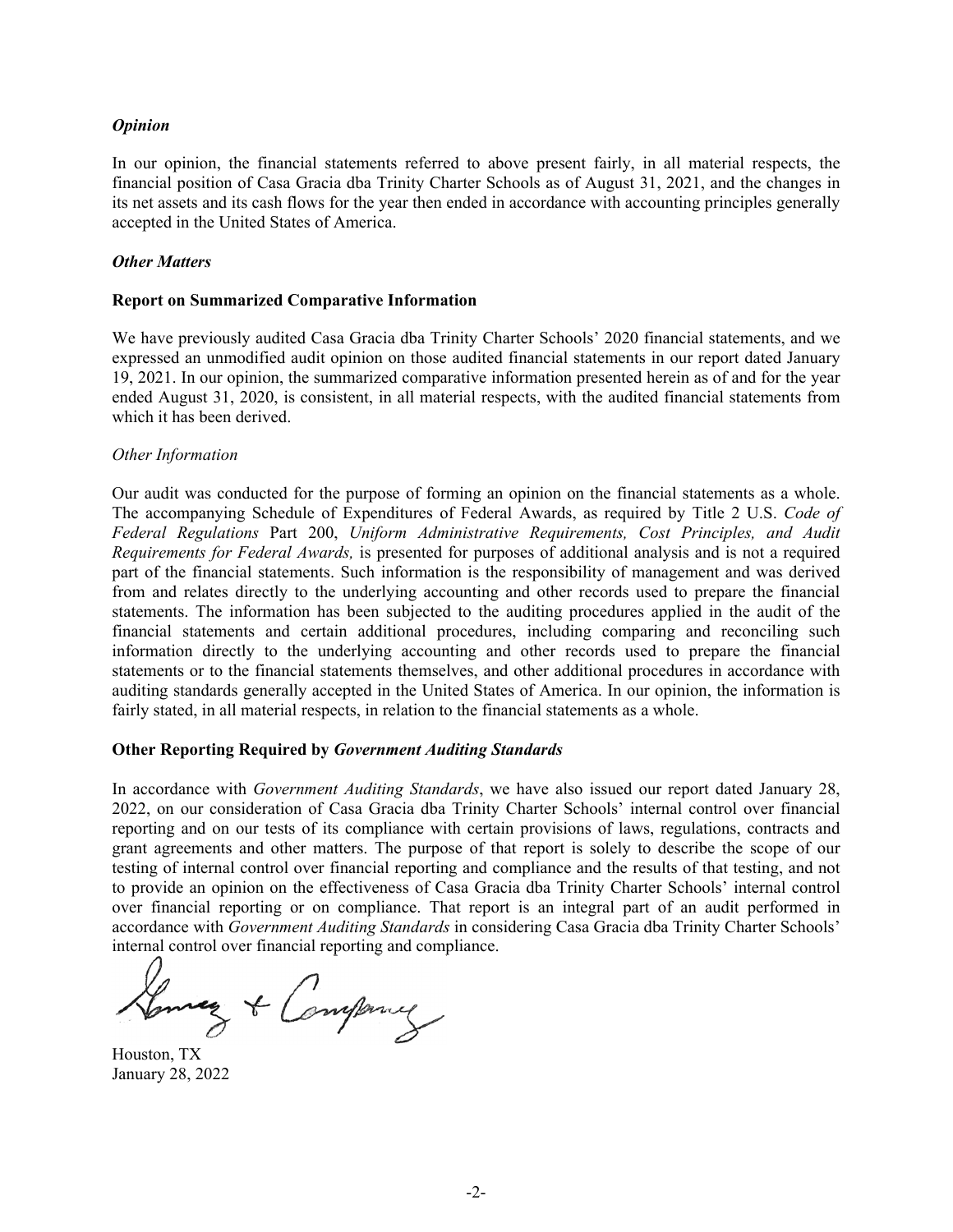# CASA GRACIA, INC. CONSOLIDATED STATEMENT OF FINANCIAL POSITION

# AUGUST 31, 2021 (With Comparative Totals for August 31, 2020)

|                                                 | 2021 |            | 2020 |            |
|-------------------------------------------------|------|------------|------|------------|
| <b>ASSETS</b>                                   |      |            |      |            |
| <b>Current Assets</b>                           |      |            |      |            |
| Cash                                            | \$   | 3,522,180  | \$   | 3,710,962  |
| <b>Grants Receivable</b>                        |      | 788,950    |      | 162,990    |
| Other Receivables                               |      | 93,742     |      |            |
| <b>Total Current Assets</b>                     |      | 4,404,872  |      | 3,873,952  |
| Property and Equipment                          |      |            |      |            |
| Furniture and Equipment                         |      | 7,773      |      | 58,046     |
| Vehicles                                        |      | 88,588     |      | 90,497     |
| <b>Construction</b> in Progress                 |      | 21,314     |      |            |
| <b>Buildings and Improvements</b>               |      | 654,014    |      | 639,753    |
|                                                 |      | 771,689    |      | 788,296    |
| Less: Accumulated Depreciation                  |      | (194, 567) |      | (229, 203) |
|                                                 |      | 577,122    |      | 559,093    |
| <b>Other Assets</b>                             |      |            |      |            |
| Prepaid Assets                                  |      | 9,194      |      | 35,534     |
| <b>TOTAL ASSETS</b>                             | S    | 4,991,188  | \$   | 4,468,579  |
| <b>LIABILITIES AND NET ASSETS</b>               |      |            |      |            |
| <b>Current Liabilities</b>                      |      |            |      |            |
| Accounts Payable                                | \$   | 161,571    | \$   | 68,669     |
| Payroll Liabilities                             |      | 560,654    |      | 421,301    |
| Current Portion of Capital Leases Payable       |      | 14,093     |      | 54,541     |
| <b>Total Current Liabilities</b>                |      | 736,318    |      | 544,511    |
| Long-Term Liabilities                           |      |            |      |            |
| Capital Leases, net of Current Portion          |      |            |      | 14,093     |
| Total Long-Term Liabilities                     |      |            |      | 14,093     |
| <b>TOTAL LIABILITIES</b>                        |      | 736,318    |      | 558,604    |
|                                                 |      |            |      |            |
| Net Assets<br><b>Without Donor Restrictions</b> |      | 885,107    |      | 924,242    |
| <b>With Donor Restrictions</b>                  |      | 3,369,763  |      | 2,985,733  |
| <b>TOTAL NET ASSETS</b>                         |      | 4,254,870  |      | 3,909,975  |
|                                                 |      |            |      |            |
| TOTAL LIABILITIES AND NET ASSETS                | \$   | 4,991,188  | \$   | 4,468,579  |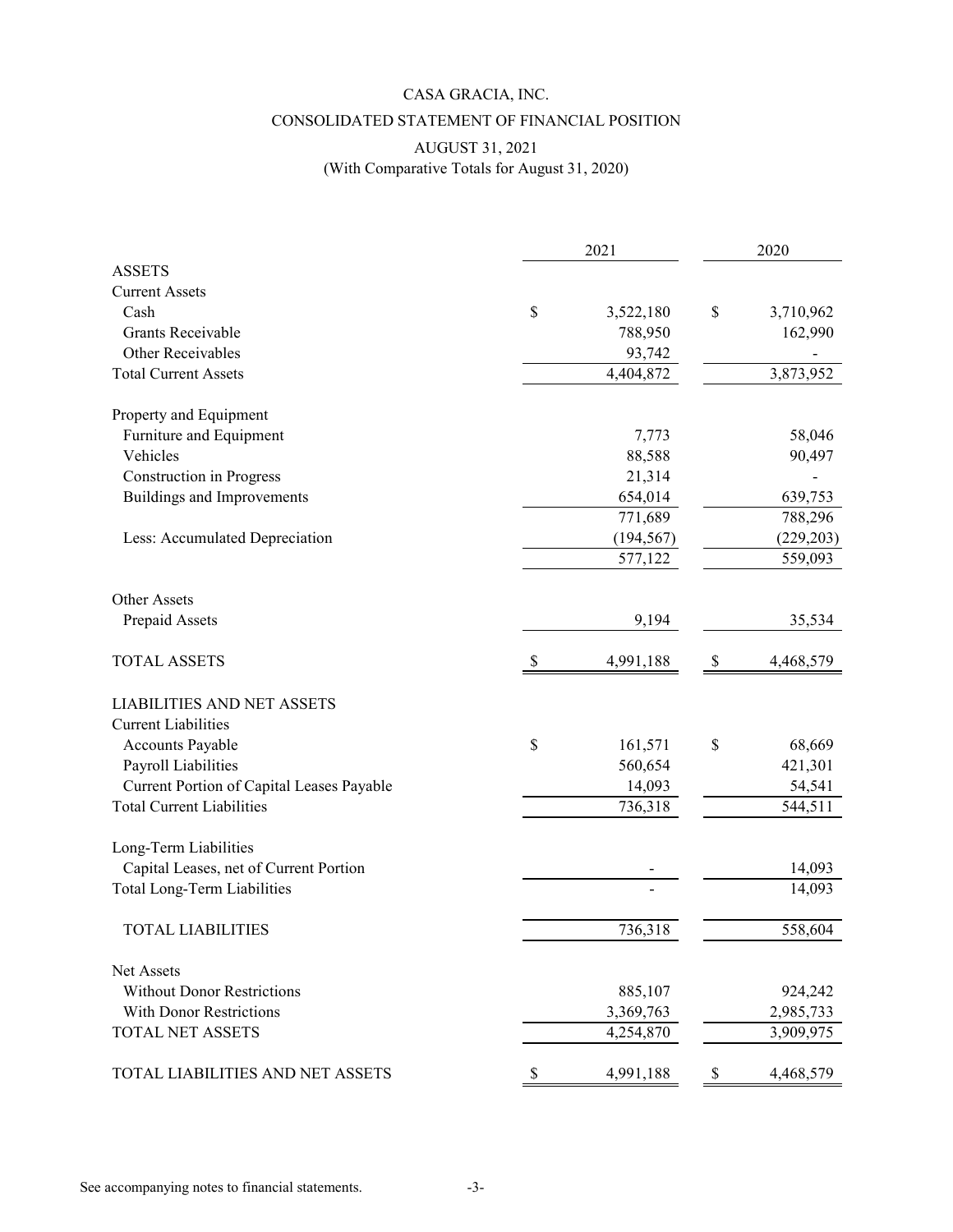#### CASA GRACIA, INC.

## CONSOLIDATED STATEMENT OF ACTIVITIES

# FOR THE YEAR ENDED AUGUST 31, 2021

(With Comparative Totals for the Year Ended August 31, 2020)

|                                                | <b>Without Donor</b><br>Restrictions | With Donor<br>Restrictions | 2021<br>Total   | 2020<br>Total   |
|------------------------------------------------|--------------------------------------|----------------------------|-----------------|-----------------|
| Revenues<br>Other revenues from Local Sources  | \$<br>1,178,201                      | \$<br>96,566               | \$<br>1,274,767 | \$<br>1,166,599 |
|                                                |                                      |                            |                 |                 |
| <b>State Program Revenues</b>                  |                                      | 7,057,480                  | 7,057,480       | 7,258,983       |
| Federal Program Revenues                       |                                      | 1,119,089                  | 1,119,089       | 837,221         |
| Net Assets Released from Restrictions:         |                                      |                            |                 |                 |
| Restrictions Satisfied by Payments             | 7,904,249                            | (7,904,249)                |                 |                 |
| <b>Total Revenues</b>                          | 9,082,450                            | 368,886                    | 9,451,336       | 9,262,803       |
| Expenses                                       |                                      |                            |                 |                 |
| Program Services                               |                                      |                            |                 |                 |
| Instruction and Instructional-Related Services | 5,626,427                            |                            | 5,626,427       | 5,489,047       |
| Instructional and School Leadership            | 952,629                              |                            | 952,629         | 1,160,265       |
| Support Services- Student (Pupil)              | 944,817                              |                            | 944,817         | 724,685         |
| <b>Ancillary Services</b>                      | 64,835                               |                            | 64,835          | 50,512          |
| <b>Total Program Services</b>                  | 7,588,708                            |                            | 7,588,708       | 7,424,509       |
| <b>Support Services</b>                        |                                      |                            |                 |                 |
| <b>Administrative Support Services</b>         | 687,741                              |                            | 687,741         | 682,848         |
| Support Services- Non-Student Based            | 842,806                              |                            | 842,806         | 859,810         |
| Debt Service                                   | 2,330                                |                            | 2,330           | 5,145           |
| <b>Total Support Services</b>                  | 1,532,877                            |                            | 1,532,877       | 1,547,803       |
| <b>Total Expenses</b>                          | 9,121,585                            | $\overline{a}$             | 9,121,585       | 8,972,312       |
| Gain on Sale of Assets                         |                                      | 15,144                     | 15,144          | (129,076)       |
| Change in Net Assets                           | (39, 135)                            | 384,030                    | 344,895         | 161,415         |
| Net Assets, Beginning of Year                  | 924,242                              | 2,985,733                  | 3,909,975       | 3,748,560       |
| Net Assets, End of Year                        | \$<br>885,107                        | \$<br>3,369,763            | \$<br>4,254,870 | \$<br>3,909,975 |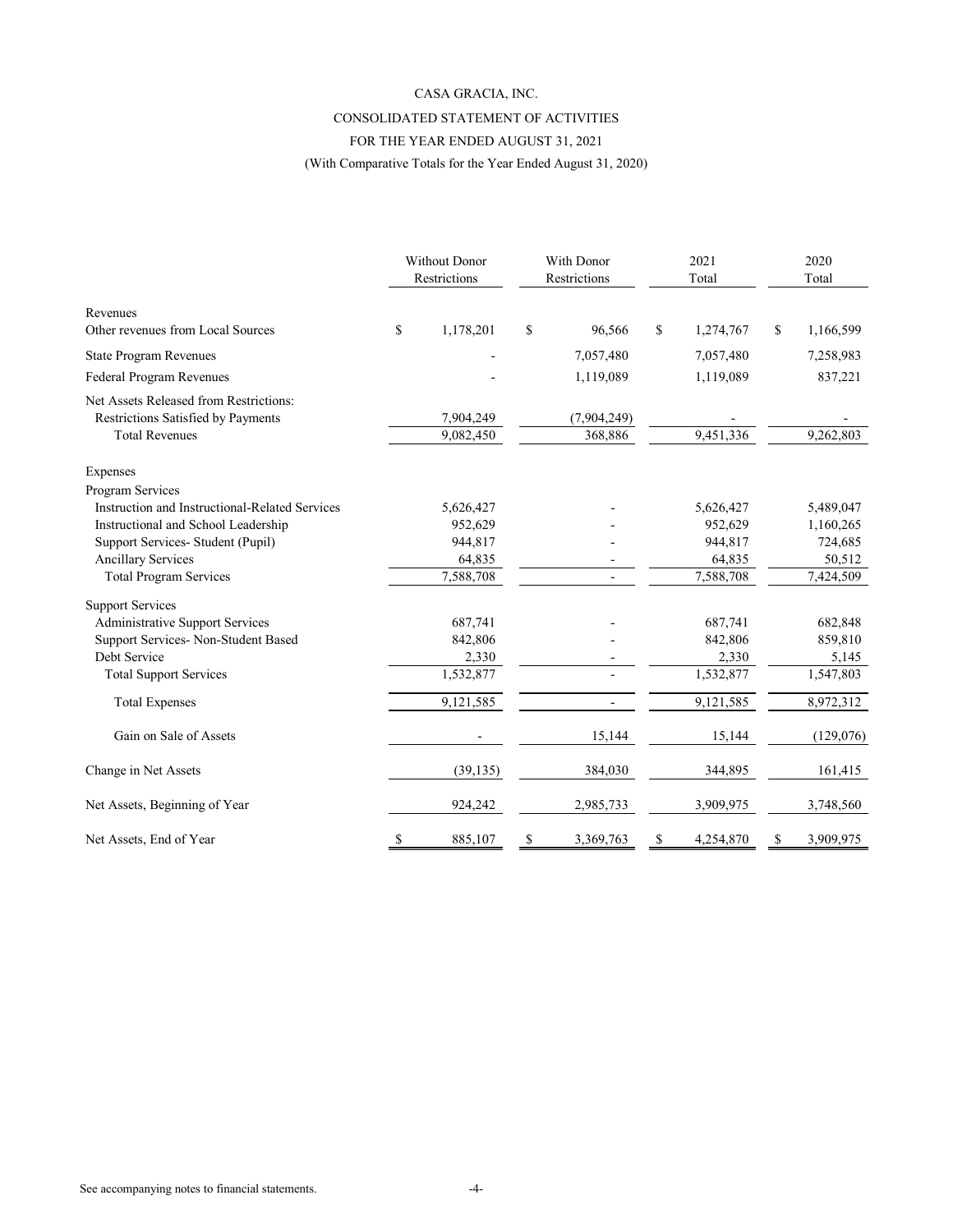# CASA GRACIA, INC. CONSOLIDATED STATEMENT OF FUNCTIONAL EXPENSES FOR THE YEAR ENDED AUGUST 31, 2021 (With Comparative Totals for the Year Ended August 31, 2020)

|                          | Program<br>Expense | General and<br>Administrative |              | 2021<br>Total |    | 2020<br>Total |
|--------------------------|--------------------|-------------------------------|--------------|---------------|----|---------------|
| Expenses                 |                    |                               |              |               |    |               |
| Salaries                 | \$<br>5,585,061    | \$<br>535,834                 | $\mathbb{S}$ | 6,120,895     | \$ | 5,957,943     |
| Payroll Taxes            | 151,603            | 10,728                        |              | 162,331       |    | 167,534       |
| <b>Employee Benefits</b> | 665,542            | 54,284                        |              | 719,826       |    | 727,237       |
| <b>Rental Expense</b>    | 2,999              | 305,997                       |              | 308,996       |    | 290,379       |
| Maintenance and Repairs  | 537                | 20,063                        |              | 20,600        |    | 46,725        |
| Utilities                |                    | 69,975                        |              | 69,975        |    | 71,532        |
| Depreciation             |                    | 56,310                        |              | 56,310        |    | 54,863        |
| Supplies                 | 427,467            | 126,138                       |              | 553,605       |    | 477,856       |
| Travel                   | 29,418             | 5,401                         |              | 34,819        |    | 18,392        |
| <b>Equipment Lease</b>   | 77,393             |                               |              | 77,393        |    | 86,188        |
| Insurance                | 39,478             | 1,525                         |              | 41,003        |    | 24,794        |
| Professional Fees        | 563,518            | 316,298                       |              | 879,816       |    | 1,011,633     |
| Interest                 |                    | 2,330                         |              | 2,330         |    | 5,145         |
| Other                    | 45,692             | 27,994                        |              | 73,686        |    | 32,091        |
| <b>Total Expenses</b>    | 7,588,708          | 1,532,877                     | S            | 9,121,585     |    | 8,972,312     |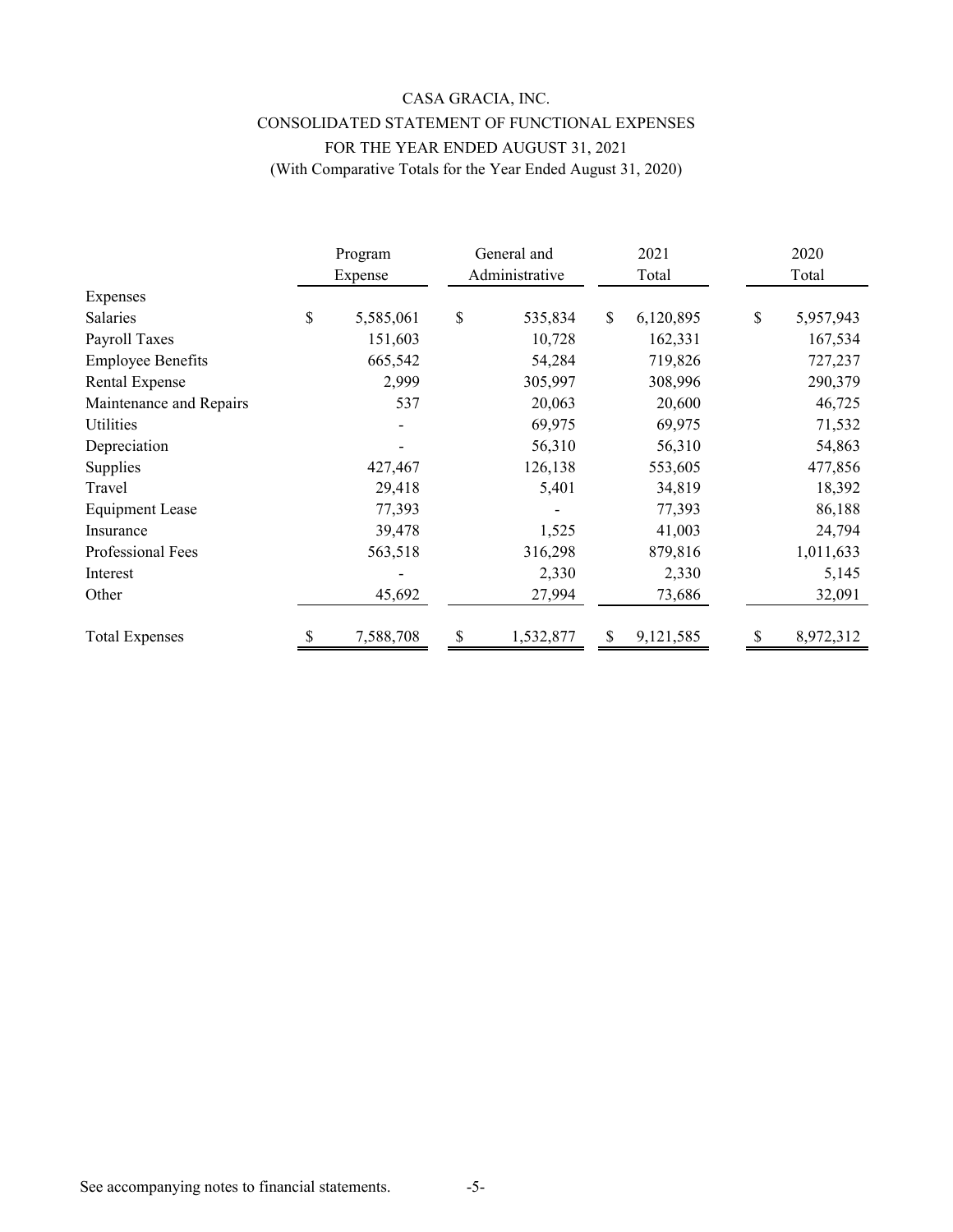# CASA GRACIA, INC. CONSOLIDATED STATEMENT OF CASH FLOWS FOR THE YEAR ENDED AUGUST 31, 2021 (With Comparative Totals for the Year Ended August 31, 2020)

|                                                                      | 2021            | 2020            |
|----------------------------------------------------------------------|-----------------|-----------------|
| CASH FLOWS FROM OPERATING ACTIVITIES                                 |                 |                 |
| Change in net assets                                                 | \$<br>344,895   | \$<br>161,415   |
| Adjustments to reconcile change in net assets to net                 |                 |                 |
| cash provided by operating activities:                               |                 |                 |
| Depreciation expense                                                 | 56,310          | 54,863          |
| (Increase) Decrease in Grants Receivable                             | (625,960)       | 357,871         |
| (Increase) Decrease in Other Receivable                              | (93,092)        | 12,756          |
| (Increase) Decrease in Other assets                                  | 26,341          | (28, 941)       |
| Increase (Decrease) in Accounts Payable                              | 92,257          | (67,095)        |
| Increase (Decrease) in Payroll Liabilities                           | 139,346         | 43,639          |
| Gain on disposal of assets, net of costs of sale                     | (15, 144)       | 52,109          |
| <b>Total Adjustments</b>                                             | (419, 942)      | 425,202         |
| Net Cash Provided (Used) by Operating Activities                     | (75, 047)       | 586,617         |
| CASH FLOWS FROM INVESTING ACTIVITIES                                 |                 |                 |
| Cash paid for purchases of fixed assets                              | (59, 194)       |                 |
| Proceeds from disposal of fixed assets                               |                 | 110,000         |
| Net Cash Provided (Used) By Investing Activities                     | (59, 194)       | 110,000         |
| CASH FLOWS FROM FINANCING ACTIVITIES                                 |                 |                 |
| Repayment of Capital Lease                                           | (54, 541)       | (52, 135)       |
| Net Cash Provided (Used) By Financing Activities                     | (54, 541)       | (52, 135)       |
| NET INCREASE (DECREASE) IN CASH                                      | (188, 782)      | 644,482         |
| CASH AT BEGINNING OF YEAR                                            | 3,710,962       | 3,066,480       |
| <b>CASH AT END OF YEAR</b>                                           | \$<br>3,522,180 | \$<br>3,710,962 |
| SUPPLEMENTAL INFORMATION DISCLOSED<br>Cash Paid During the Year for: |                 |                 |
| <b>INTEREST</b>                                                      | \$<br>2,330     | \$<br>5,145     |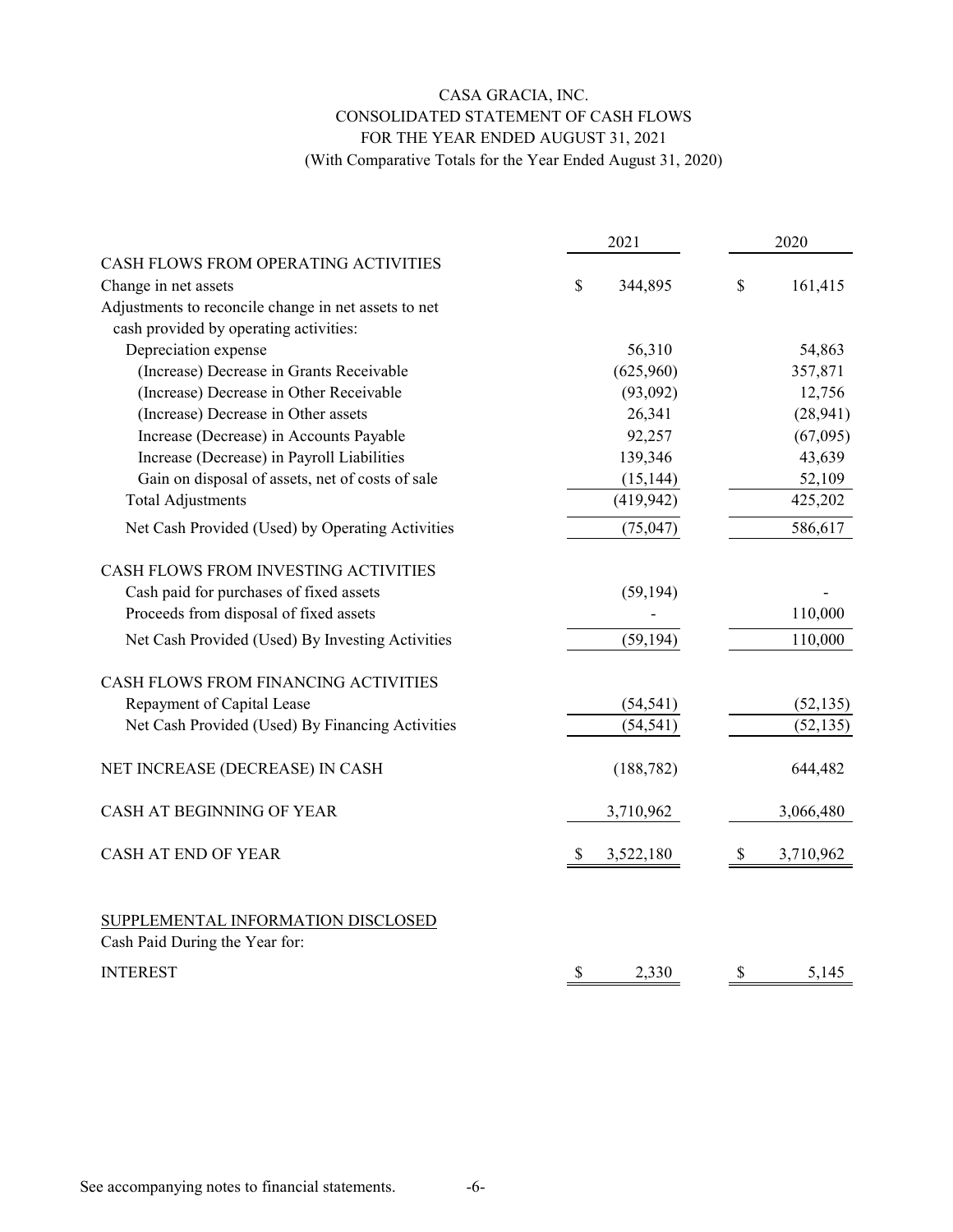## NOTES TO FINANCIAL STATEMENTS

# AUGUST 31, 2021

#### A. Organization:

Casa Gracia, dba Trinity Charter Schools (the "Organization") is a not-for-profit organization incorporated in the state of Texas in 2003. In March 2004, the State Board of Education of the State of Texas granted the Organization an open-enrollment charter pursuant to Chapter 12 of the Texas Education Code in order to provide educational services to students in grades K-12. Trinity Charter Schools was opened in the 2003-2004 academic year for the sole purpose of operating a public charter school.

The Organization operates as a single charter school and conducts other non-charter activities with and through Casa Gracia NC, LLC ("CGNC"), whose sole member is the Organization. CGNC is consolidated with the charter school activities of the Organization and presented in consolidated financial statements because the Organization has a direct controlling interest in CGNC. The Organization receives the majority of its funding for charter school activities from the Texas Education Agency ("TEA") based on the school's average daily attendance. CGNC's activities are managed separately from the activities of Trinity Charter School and are supported entirely through private sources. Since the Organization receives funding from local, state, and federal government sources, it must comply with the requirements of the entities providing those funds.

The Board of Trustees is comprised of five members who govern the Organization. The Board of Trustees is selected pursuant to the bylaws of the Organization and has the authority to make decisions, appoint the CEO, and significantly influence operations. The Board of Trustees has primary accountability for the fiscal affairs of the Organization and governs its programs, services, activities, and functions.

### B. Summary of Significant Accounting Policies:

#### BASIS OF PRESENTATION

The accompanying general-purpose financial statements have been prepared using the accrual basis of accounting in accordance with generally accepted accounting principles. The Organization presents its financial statements in accordance with Financial Accounting Standards Board *Accounting Standards Codification (ASC) 958 Not-for-Profit Entities- 205 Presentation of Financial Statements*. Under *FASB ASC 958-205*, an organization is required to report information regarding its financial position and activities according to two classes of net assets: net assets with donor restrictions and net assets without donor restrictions.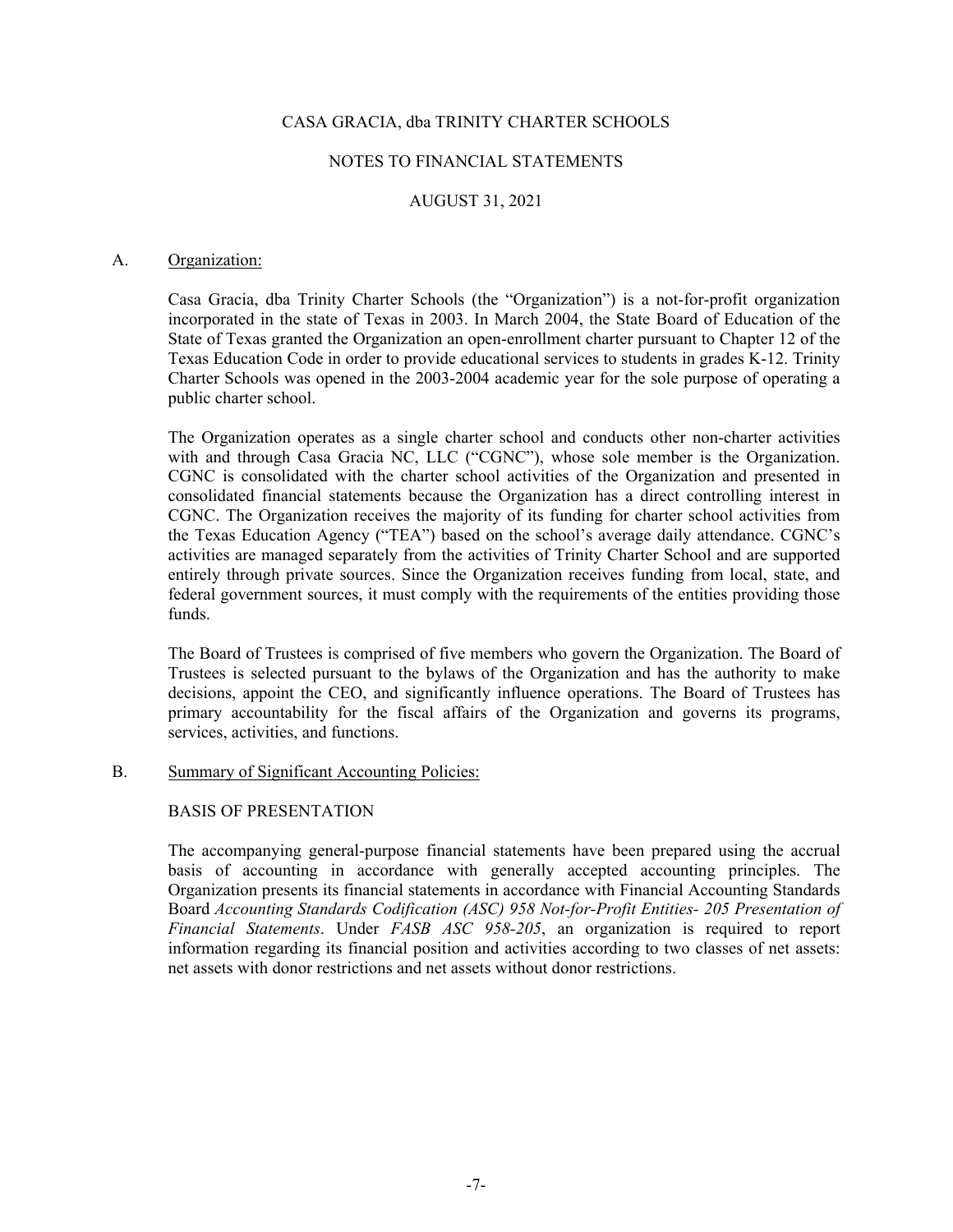## NOTES TO FINANCIAL STATEMENTS

# AUGUST 31, 2021

#### B. Summary of Significant Accounting Policies: (Continued)

## CLASSIFICATION OF NET ASSETS

Net assets of the Organization are classified based on the presence or absence of donor-imposed restrictions. Net assets are comprised of two groups as follows:

*Net Assets Without Donor Restrictions* – Amounts that are not subject to usage restrictions based on donor-imposed requirements. This class also includes assets previously restricted where restrictions have expired or been met.

*Net Assets with Donor Restrictions –* Assets subject to usage limitations based on donor-imposed or grantor restrictions. These restrictions may be temporary or may be based on a particular use. Restrictions may be met by the passage of time or by actions of the Organization. Certain restrictions may need to be maintained in perpetuity.

Earnings related to restricted net assets are included in net assets without donor-restrictions unless otherwise specifically required to be included in donor-restricted net assets by the donor or by applicable state law.

On occasion, the governing board may designate a portion of net assets without donor restrictions for a specific purpose. Designated net assets are not governed by donor-imposed restrictions and may be reversed by the governing board at any time.

# PRINCIPLES OF CONSOLIDATION

The consolidated financial statements include all of the Organization's accounts. All significant interagency balances and transactions have been eliminated.

#### **CONTRIBUTIONS**

Contributions are recorded at fair value when the Organization is in possession of or receives an unconditional promise to give. In accordance with *Financial Accounting Standards Board Accounting Standards Codification 958 Not-for-Profit Entities- 605 Revenue Recognition*, contributions received are recorded as *with donor restrictions* or *without donor restrictions*, depending on the existence or nature of any donor restrictions. As donor or time restrictions are satisfied, net assets are reclassified to *without donor restrictions*. The Organization's policy is to report donor-restricted support that is satisfied in the year of receipt as donor-restricted and then fully released in the same year.

Contributed services that create or enhance nonfinancial assets or that require specialized skills that are provided by individuals possessing those skills, and which would typically need to be purchased if not provided by donation, are recorded at their fair values in the period received. Contributed goods are recorded at their fair value in the period received.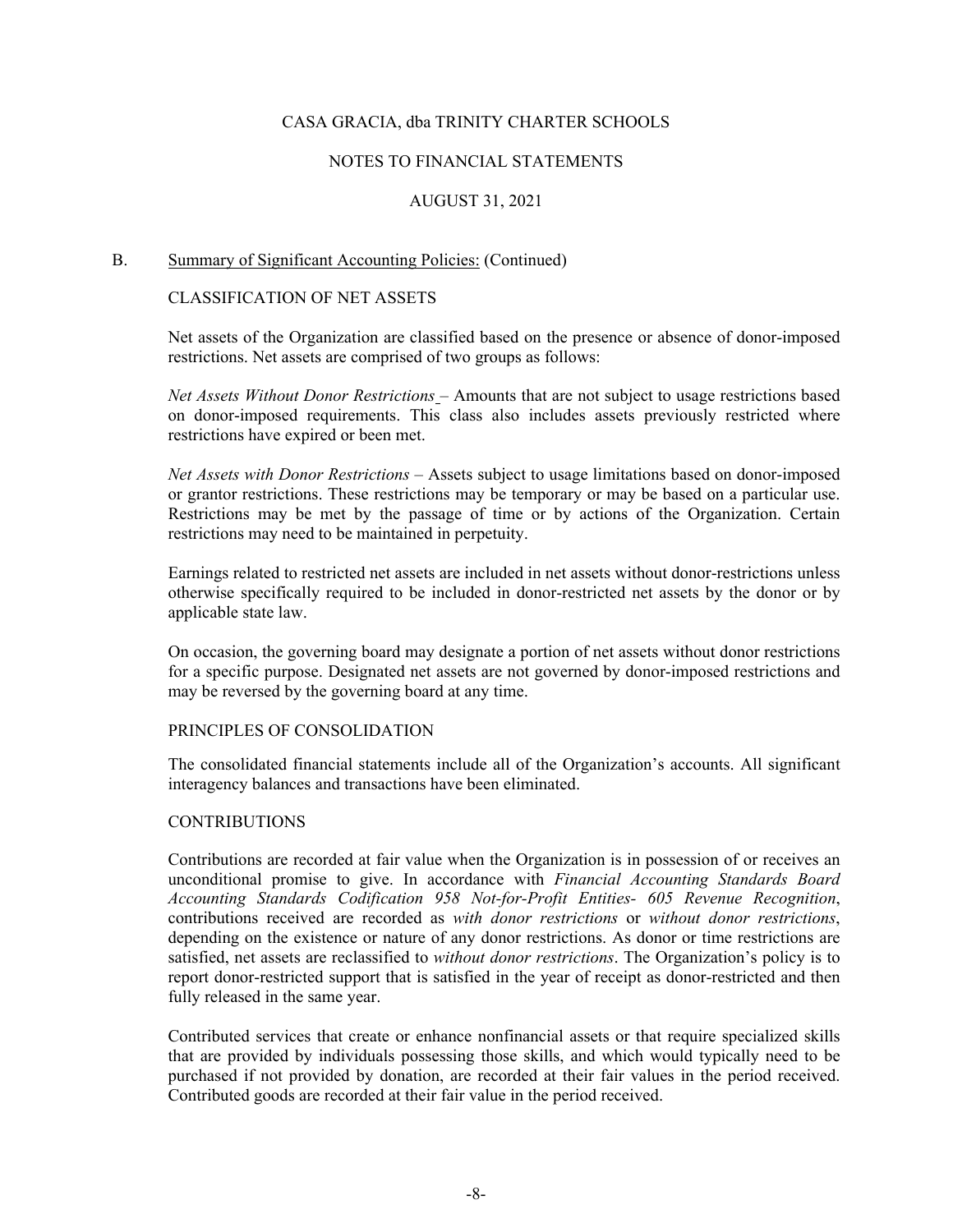## NOTES TO FINANCIAL STATEMENTS

# AUGUST 31, 2021

### B. Summary of Significant Accounting Policies: (Continued)

### **GRANTS**

The Organization considers all government grants as exchange transactions rather than contributions. The Organization recognizes revenue from grants as eligible expenditures are incurred. Advances from government agencies are recorded as refundable advances. Eligible expenditures incurred in excess of grant fund reimbursements are recorded as receivables.

Any funding sources may, at their discretion, request reimbursement for expenses or return of funds, or both, as a result of any noncompliance with the terms of the grant.

## SUPPORT AND REVENUE

Support and revenue are recorded based on the accrual method.

# CASH DONATIONS AND DONATED SERVICES

Cash donations are considered to be available for unrestricted use unless specifically restricted by the donor. No amounts have been reflected in the financial statements for donated services since no objective basis is available to measure the value of such donations. Nevertheless, a substantial number of volunteers have donated their time in connection with the program service and administration of the Organization.

#### PROPERTY AND EQUIPMENT

Property and equipment purchased by the Organization are recorded at cost. Donations of property and equipment are recorded at their fair value at the date of the gift. All assets acquired with a value in excess of \$5,000 are recorded as fixed assets. Depreciation is provided on the straight-line method based upon the following estimated useful lives: furniture and office equipment – 3 to 10 years; buildings – 25 to 39 years. Gains or losses from retirement or sale of property and equipment are reflected in income for the period. The proceeds from such sales which are not legally required or expected to be reinvested in property and equipment are transferred to unrestricted net assets.

#### PLEDGES AND ACCOUNTS RECEIVABLE

Contributions which are in substance, unconditional, are recognized when received by the Organization. Contributions that are restricted by the donor are reported as increases in *net assets without donor restrictions* if the restrictions expire in the year in which the contributions are recognized. All other donor-restricted contributions are reported as increases in *net assets with donor restrictions*. When a restriction expires, *net assets with donor restrictions* are reclassified to *net assets without donor restrictions*.

No provision has been made for uncollectible promises to give for accounts receivable as of the statement of financial position date, given that none have been identified.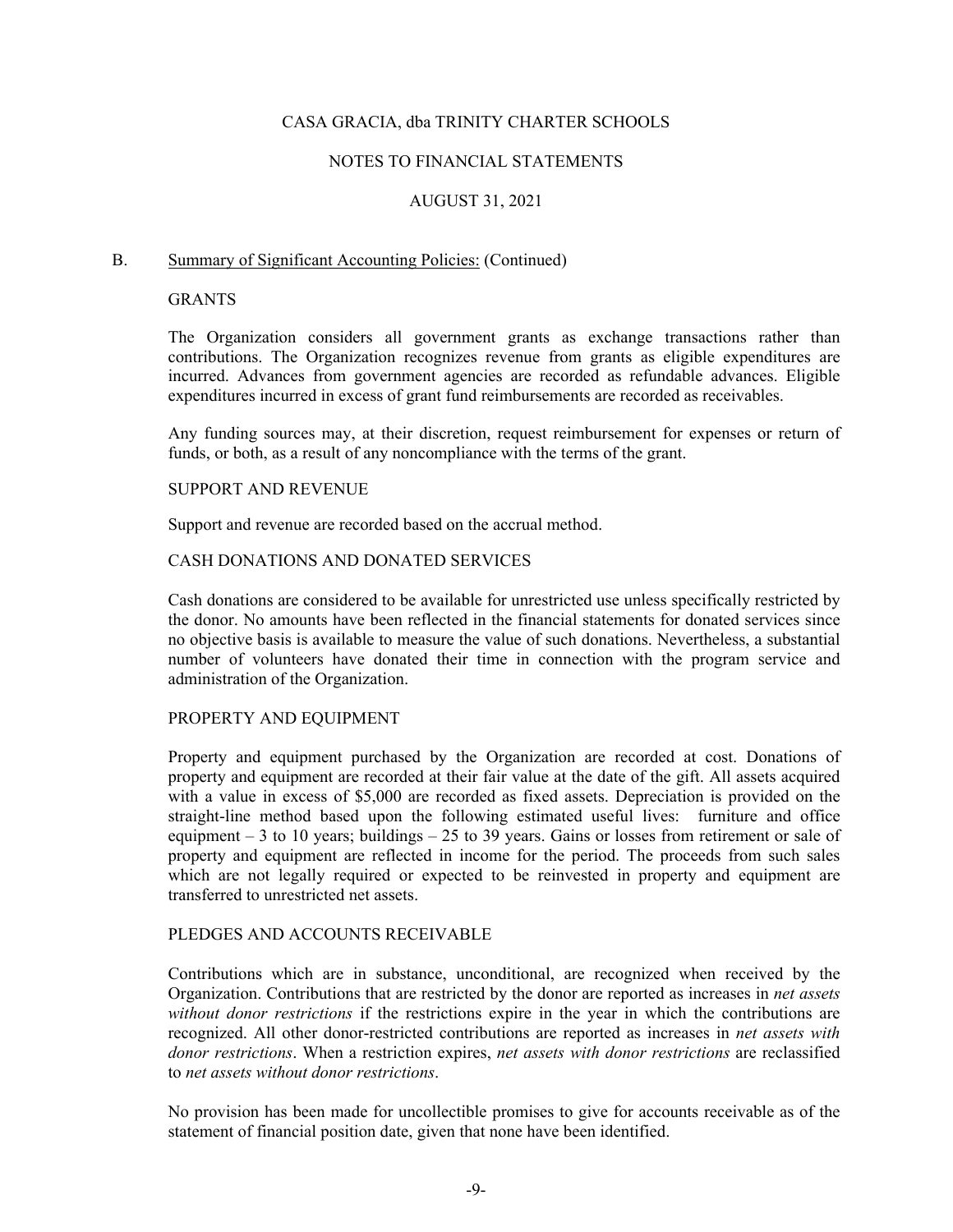## NOTES TO FINANCIAL STATEMENTS

# AUGUST 31, 2021

# B. Summary of Significant Accounting Policies: (Continued)

# INCOME TAXES

The Organization qualifies as a tax-exempt organization under section 501 (c) (3) of the Internal Revenue Code and is exempt from federal income taxes except to the extent it has unrelated business activities. CGNC is considered a disregarded entity of its sole member Casa Gracia. As such, no provision for federal income taxes has been made in the accompanying financial statements.

The Organization's policy is to record interest and penalty expense related to income taxes as interest and other expense, respectively. At August 31, 2021, no interest or penalties have been or are required to be accrued. The Organization, generally, is no longer subject to income tax examinations by federal authorities for years prior to August 31, 2018.

# CASH AND CASH EQUIVALENTS

The Organization considers all highly liquid investments with a maturity of three months or less when purchased to be cash equivalents. Cash is held in non-interest-bearing demand accounts at domestic financial institutions. Accounts at these institutions are insured by the Federal Deposit Insurance Corporation up to \$250,000. From time to time, bank depository accounts exceeded federally insured limits. The Organization has not experienced any losses on uninsured amounts.

### COMPENSATED ABSENCES

The Organization's permanent employees accumulate, and vest vacation leave at varying rates depending on longevity. It is the Organization's policy to accrue accumulated vacation at yearend.

### ESTIMATES

The preparation of financial statements in conformity with generally accepted accounting principles requires the Organization's management to make estimates and assumptions that affect certain reported amounts and disclosures. Accordingly, actual results could differ from those estimates.

## CONCENTRATION OF RISK

Financial instruments that potentially subject the Organization to off-balance-sheet credit risk include cash on deposit with financial institutions which were insured for up to \$250,000 by the U.S. Federal Deposit Insurance Corporation. At various times throughout the period ended August 31, 2021, the Organization's balance in its accounts has exceeded these federally insured limits. Investments in debt securities have been pledged by a banking institution to mitigate the risk of loss for balances exceeding FDIC insurance thresholds.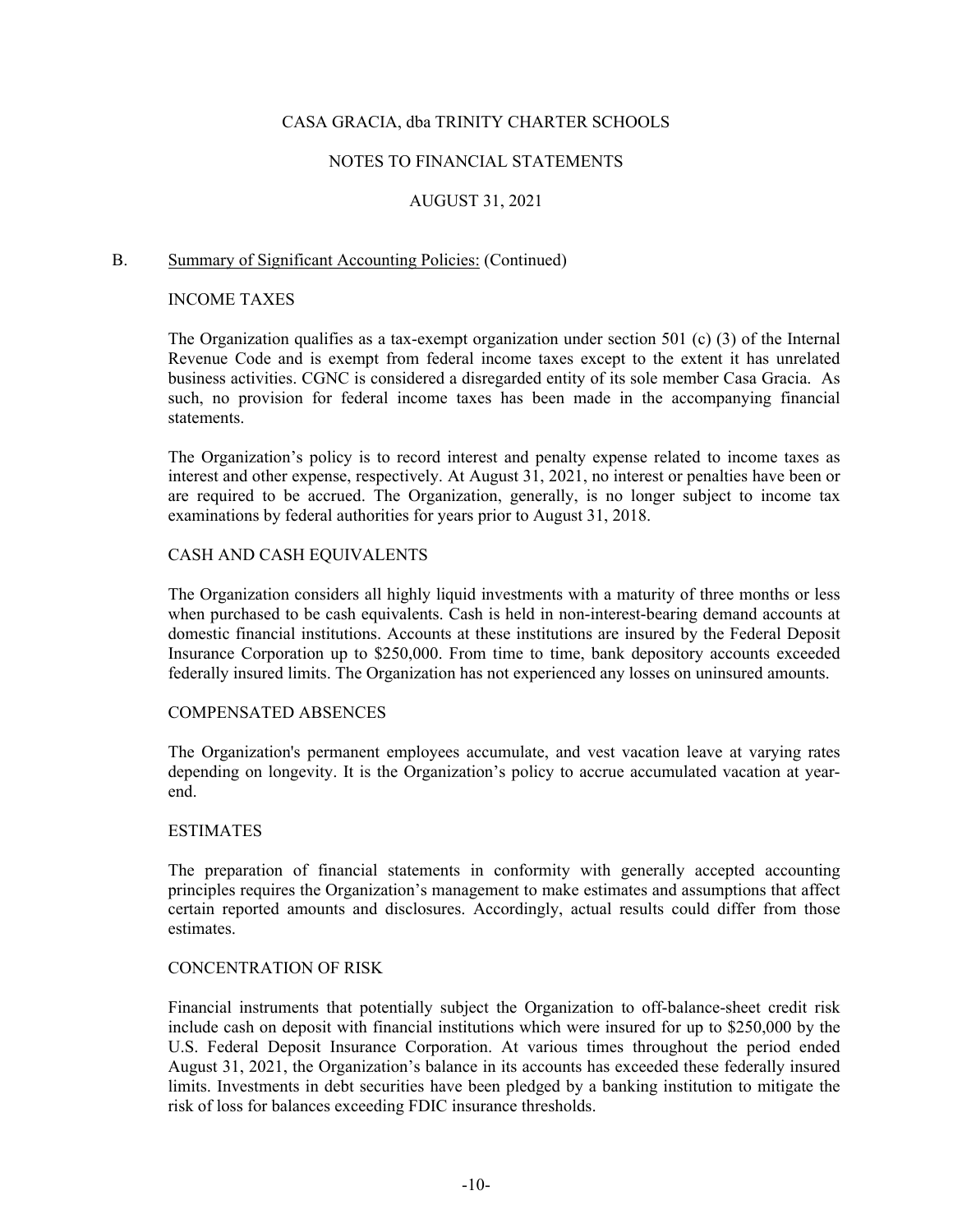#### NOTES TO FINANCIAL STATEMENTS

## AUGUST 31, 2021

#### C. Pension Plan:

#### *Plan Description*

The charter school contributes to the Teacher Retirement System of Texas ("TRS"), a cost sharing, multiple-employer defined benefit pension plan with one exception; all risks and costs are not shared by the charter school but are the liability of the State of Texas. TRS administers retirement and disability annuities, and death and survivor benefits to employees and beneficiaries of employees of the public-school systems of Texas.

The plan operates primarily under the provisions of the Texas Constitution, Article XVI, Sec. 67, and Texas Government code, Title 8, Chapters 803 and 805 respectively. The Texas State legislature has the authority to establish and amend benefit provisions of the pension plan and may, under certain circumstances, grant special authority to the TRS Board of Trustees. TRS issues a publicly available financial report that includes financial statements and required supplementary information for the defined benefit plan. That report may be obtained by writing to the TRS Communications Department, 1000 Red River Street, Austin, Texas 78701 or by calling the TRS Communications Department at 1-800-223-8778, or by downloading the report from the TRS Internet website, www.trs.state.tx.us, under the TRS Publications Heading.

Charter schools are legally separate entities from the State and each other. Assets contributed by one charter or independent school district ("ISD") may be used for the benefit of an employee of another ISD or charter. The risk of participating in multi-employer pension plans is different from single-employer plans. Assets contributed to a multi-employer plan by one employer may be used to provide benefits to employees of other participating employers. If a participating employer stops contributing to the plan, the unfunded obligations of the plan may be borne by the remaining participating employers. There is no withdrawal penalty for leaving the TRS system. There is no collective-bargaining agreement. The latest TRS Comprehensive Annual Financial Report available dated August 31, 2021 provided the following information:

| Pension    | Total Plan Assets | <b>Total Pension Liability</b> | Percent |
|------------|-------------------|--------------------------------|---------|
| Fund       | 2021              | 2021                           | Funded  |
| <b>TRS</b> | \$223,172,755,000 | \$227,273,464,000              | 88.79%  |

#### *Funding Policy*

Contribution requirements are not actuarially determined but are established and amended by the Texas state legislature. The state funding policy is as follows: (1) the state constitution requires the legislature to establish a member contribution rate of not less than 6.0% and not more than 10% of the aggregate annual compensation of all members of the system; (2) A state statute prohibits benefit improvements or contribution reductions if, as a result of a particular action, the time required to amortize TRS' unfunded actuarial liabilities would be increased to a period that exceeds 31 years, or, if the amortization period already exceeds 31 years, the period would be increased by such action.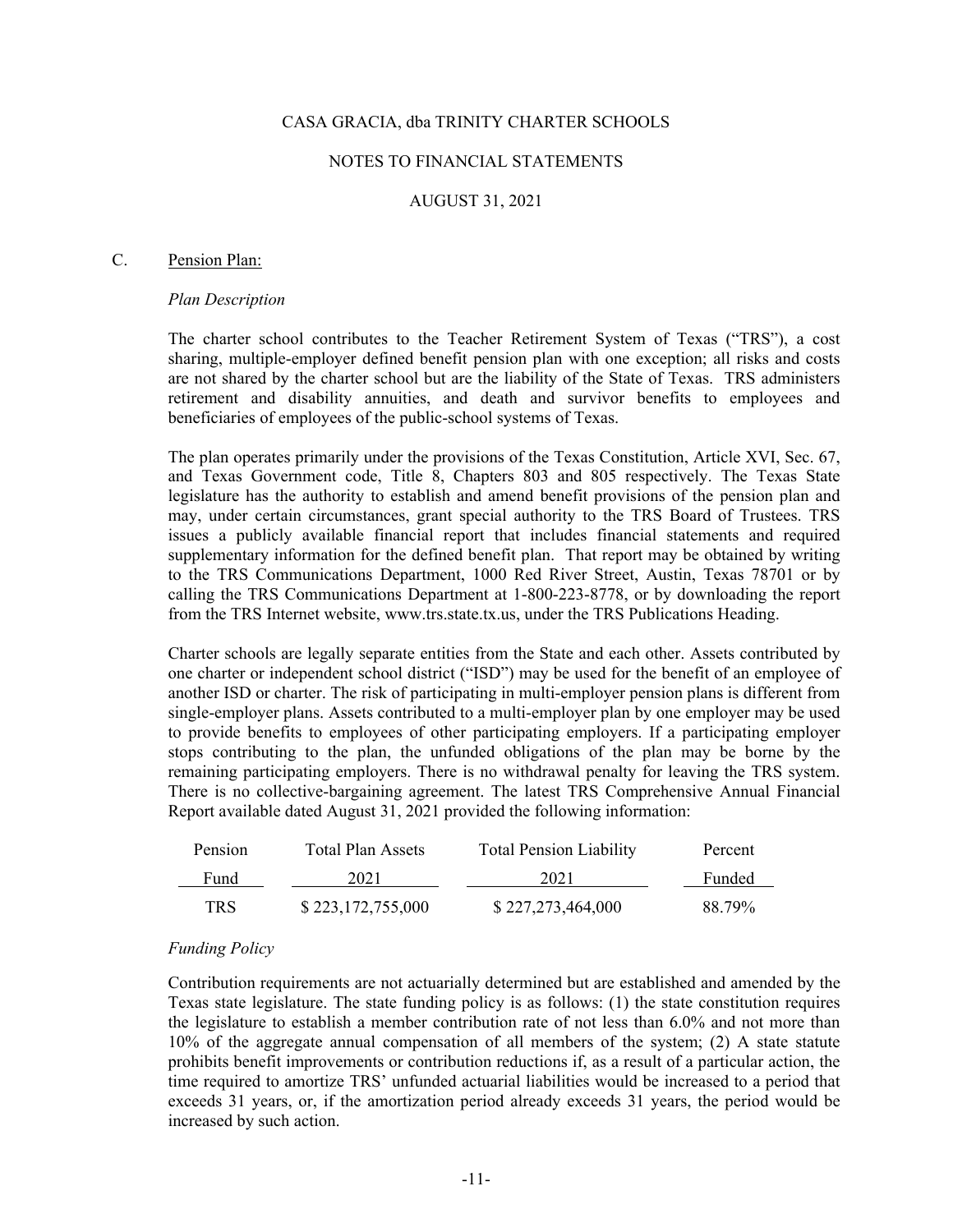## NOTES TO FINANCIAL STATEMENTS

# AUGUST 31, 2021

#### C. Pension Plan: (Continued)

State law provides for a member contribution rate of 7.7% for the 2021 fiscal year. The state's contribution rate as a non-employer contributing entity was 7.5% in fiscal year 2021. The charter school's employee contributions to the system for the year ended August 31, 2021 were \$397,510, equal to the required contributions for the year.

Other contributions made from federal and private grants and from the charter school for salaries above the statutory minimum were contributed at a rate of 7.5% totaling \$140,891 for the year ended August 31, 2021. The charter school's contributions into this plan do not represent more than 5% of the total contributions to the plan. The charter school was assessed a surcharge totaling \$36,458.

D. Budget:

The official school budget is prepared for adoption for required Governmental Fund Types. The annual budget is adopted on a basis consistent with generally accepted accounting principles and is formally adopted by the Board of Directors.

# E. Commitments and Contingencies:

The Organization receives funds through state and federal programs that are governed by various statutes and regulations. State program funding is based primarily on student attendance data submitted to the Texas Education Agency (TEA) and is subject to audit and adjustment. Expenses charged to federal programs are subject to audit and adjustment by the grantor agency. The programs administered by the charter school have complex compliance requirements and should state or federal auditors discover areas of noncompliance, charter school funds may be subject to refund if so determined by the TEA or the grantor agency.

### F. Health Care Coverage:

During the period ended August 31, 2021, employees of the Organization were covered by a health insurance plan. The school contributed \$397 per month per employee to the plan and employees, at their option, authorized payroll withholdings to pay premiums for dependents. All premiums were paid to a licensed insurer. The plan was authorized by Article 3.51-2, Texas Insurance Code, and was documented by contractual agreement.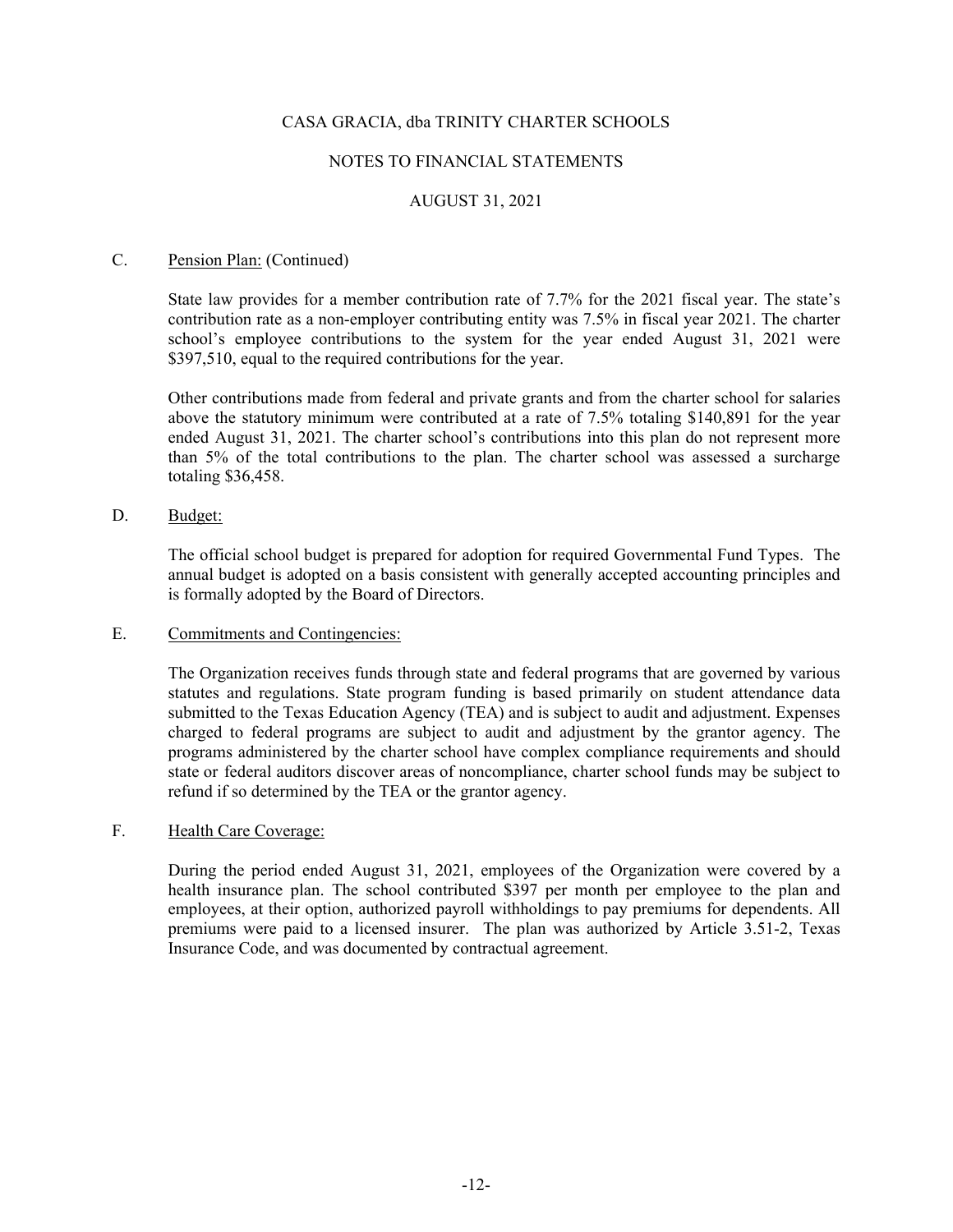# NOTES TO FINANCIAL STATEMENTS

# AUGUST 31, 2021

# G. Operating Lease Commitment:

The Organization's minimum annual lease commitment is as follows:

| Year Ending August 31, | Amount  |
|------------------------|---------|
| 2022                   | 330,687 |
| 2023                   | 254,886 |
| Total                  | 585,573 |

Operating lease expense for the Organization amounted to \$386,389 for the period ended August  $31, 2021.$ 

# H. Capital Lease Obligation:

The Organization's obligations under capital lease obligations consist of the following:

| Noncancelable, net capital lease obligation to a bank for acquisition of                                                                                                                                     |         |          |                    |
|--------------------------------------------------------------------------------------------------------------------------------------------------------------------------------------------------------------|---------|----------|--------------------|
| a modular classroom building. The lease is dated December 16, 2016;                                                                                                                                          |         |          |                    |
| has a fixed interest rate of 5.5%; an initial balance of \$249,253; a bargain<br>purchase option of \$1; and is payable in 60 monthly installments of \$4,739.<br>The date of maturity is December 15, 2021. |         |          | 14,093             |
|                                                                                                                                                                                                              |         |          |                    |
| <b>Less Current Portion</b>                                                                                                                                                                                  |         |          | (14,093)           |
| Capital Lease Payable, non-current portion                                                                                                                                                                   |         |          |                    |
| Future maturities of capital lease payable are as follows:                                                                                                                                                   |         |          |                    |
| Voor Ending August 31                                                                                                                                                                                        | Dirich出 | Interest | T <sub>ofa</sub> 1 |

| Year Ending August 31, | Principal                | Interest                 |  | Total  |
|------------------------|--------------------------|--------------------------|--|--------|
| 2022                   | 4,093                    |                          |  | 14.218 |
| Thereafter             | $\overline{\phantom{0}}$ | $\overline{\phantom{a}}$ |  |        |
| Total                  | -093                     |                          |  |        |
|                        |                          |                          |  |        |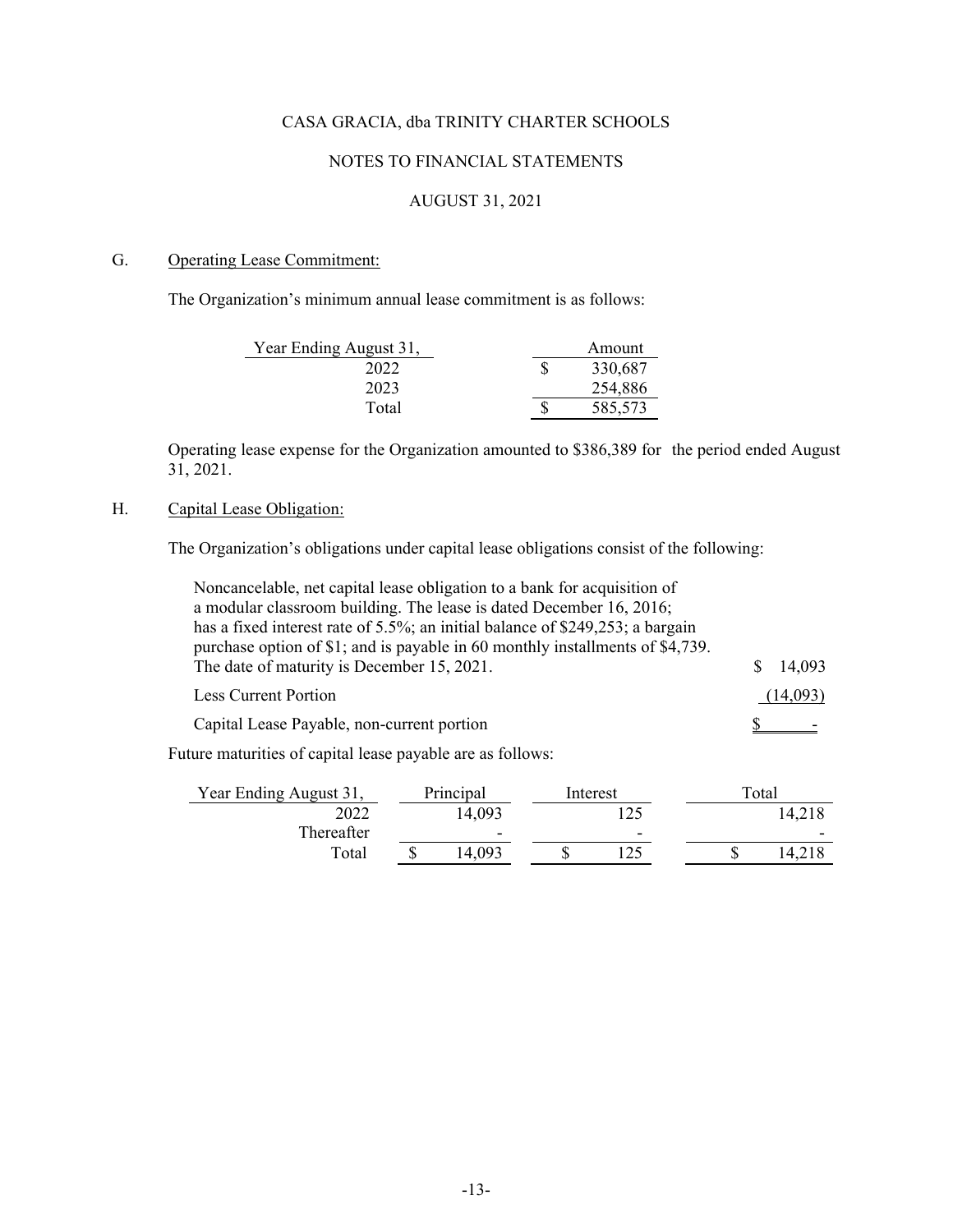#### NOTES TO FINANCIAL STATEMENTS

# AUGUST 31, 2021

#### I. Liquidity and Availability of Financial Assets:

The following reflects the Organization's financial assets as of the balance sheet date, reduced by amounts not available for general use because of contractual or donor-imposed restrictions within one year of the balance sheet date:

| Financial assets at year-end:                                               |   |           |
|-----------------------------------------------------------------------------|---|-----------|
| Cash and cash equivalents                                                   | S | 3,522,180 |
| Grant and other receivables                                                 |   | 882,692   |
| Total financial assets                                                      |   | 4,404,872 |
| Less those unavailable for general expenditures<br>within one year, due to: |   |           |
| Donor-imposed restrictions as to time or use                                |   |           |
| Financial assets available to meet cash needs for general                   |   |           |
| expenditures within one year                                                |   | 4,404,872 |

The Organization manages its liquid assets conservatively within standard depository bank accounts at national banks. Cash is managed to provide sufficient funds for meeting program expenditures of the Organization. Excess cash may be invested in short-term investments such as certificates of deposit that have maturity dates of less than three months.

## J. Net Assets with Donor Restrictions:

Net assets with donor restrictions at August 31, 2021 are restricted as follows:

Subject to expenditure for specified purposes:

| State-financed general charter school activities | 3,369,763 |
|--------------------------------------------------|-----------|
| Total restricted funds                           | 3,369,763 |

Net assets were released from restrictions by incurring expenses satisfying the restricted purposes or by occurrence of other events specified by donors as follows:

| State Funds                        | \$6,785,160 |
|------------------------------------|-------------|
| Federal Funds                      | 1.119.089   |
| <b>Total Restrictions Released</b> | 7.904.249   |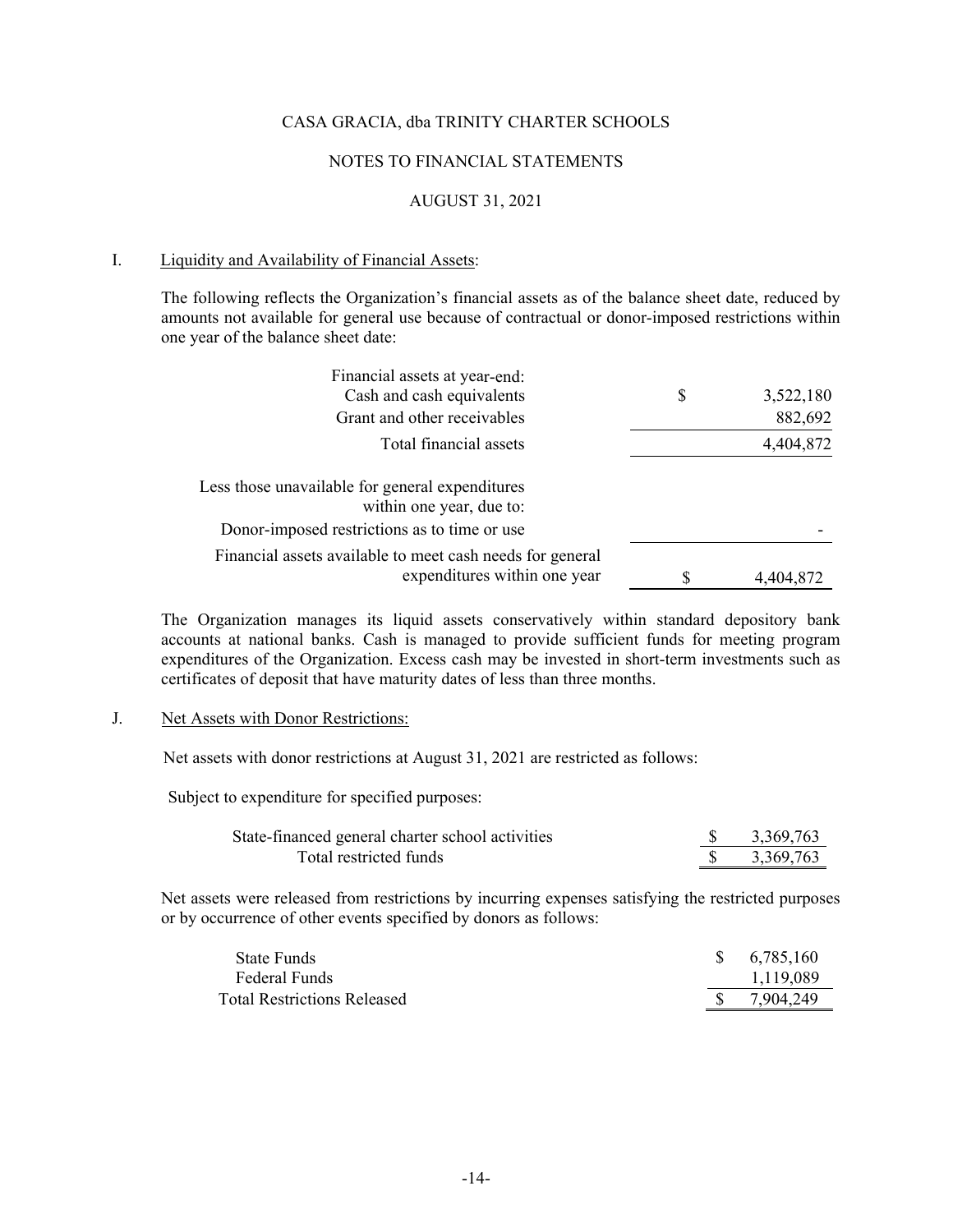## NOTES TO FINANCIAL STATEMENTS

# AUGUST 31, 2021

#### K. Subsidiary Relationships:

The Organization operates as a subsidiary of Lutheran Social Services of the South, Inc. dba Upbring ("Upbring"), a 501 (c)(3) tax-exempt organization. Upbring effectively controls the Organization in a relationship that is permitted under Title 19 of the Texas Administrative Code Section 100.1011 (14)(B) and has been expressly recognized and approved by the Texas Education Commissioner and the State Board of Education. Some of the sixteen charter schools served the Organization provide on-site, specialized education for residents of treatment centers operated by Upbring. At these sites, as well as the other residential treatment centers not operated by Upbring, the Organization leases physical space from the respective treatment center in providing on-site education services. Transactions between the organizations have been negotiated in a manner that substantially reflects arms-length negotiations.

In October 2018, Casa Gracia expanded its operations under Casa Gracia NC, LLC ("CGNC") – a Texas single-member limited liability company that is considered a disregarded entity of its sole member Casa Gracia – in order to promote charitable, scientific, literary and educational purposes within the meaning of Section  $501(c)(3)$  of the Internal Revenue Code of 1986. At present, CGNC's principal activity consists of providing education services to refugee children under the care of Upbring. CGNC's activities are managed separately from the activities of Trinity Charter School and are not supported through state or federal funding. There are a total of five noncharter schools operating under CGNC.

During the year, Upbring paid the Organization \$1,030,171 for education services provided by CGNC over the course of the standard school year.

At August 31, 2021, the charter school operations also recognized \$65,926 in interagency revenue for the year ended August 31, 2021. These amounts have been eliminated from the consolidated financial statements.

#### L. Evaluation of Subsequent Events:

 The Organization has evaluated subsequent events through January 28, 2022, the date which the financial statements were available to be issued.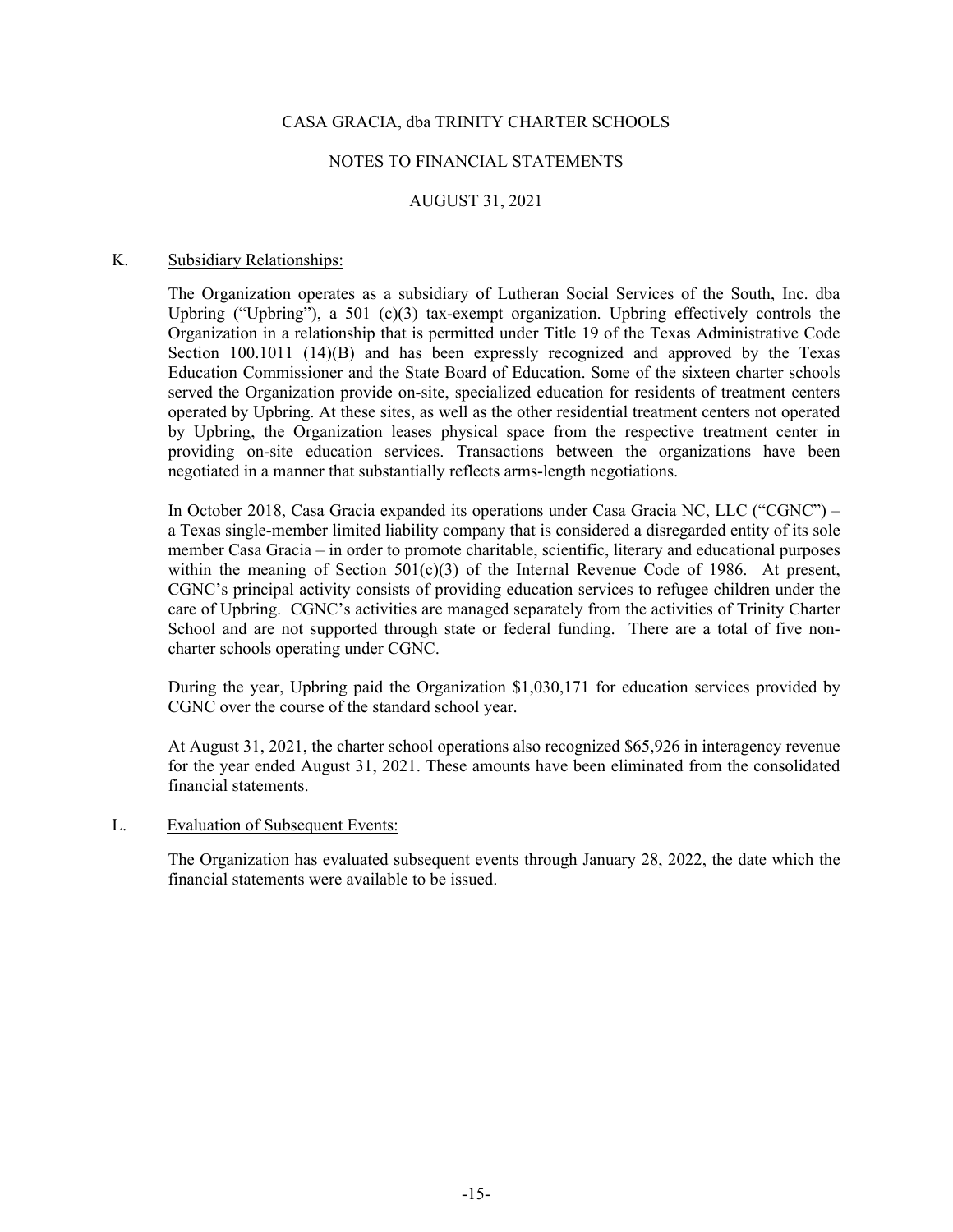# **GOMEZ & COMPANY**

# **CERTIFIED PUBLIC ACCOUNTANTS**  5177 RICHMOND AVE. SUITE 1100 HOUSTON, TX 77056 TEL: (713) 666-5900 FAX: (713) 666-1049 http://www.gomezandco.com

#### INDEPENDENT AUDITOR'S REPORT ON SUPPLEMENTARY INFORMATION

To the Board of Trustees of Casa Gracia, dba Trinity Charter Schools Austin, Texas

We have audited the financial statements of Casa Gracia, dba Trinity Charter Schools as of and for the year ended August 31, 2021, and our report thereon dated January 28, 2022, which expressed an unmodified opinion on those financial statements, appears on page 1. Our audit was conducted for the purpose of forming an opinion on the financial statements as a whole. The Schedules for Individual Charter School and Consolidating Financial Statements dated August 31, 2021 and appearing on pages 17 to 25 and 34 to 35 are presented for purposes of additional analysis and are not a required part of the financial statements. Such information is the responsibility of management and was derived from and relates directly to the underlying accounting and other records used to prepare the financial statements. The information has been subjected to the auditing procedures applied in the audit of the financial statements and certain additional procedures, including comparing and reconciling such information directly to the underlying accounting and other records used to prepare the financial statements or to the financial statements themselves, and other additional procedures in accordance with auditing standards generally accepted in the United States of America. In our opinion, the information is fairly stated in all material respects in relation to the financial statements as a whole.

Lunes & Company

Houston, TX January 28, 2022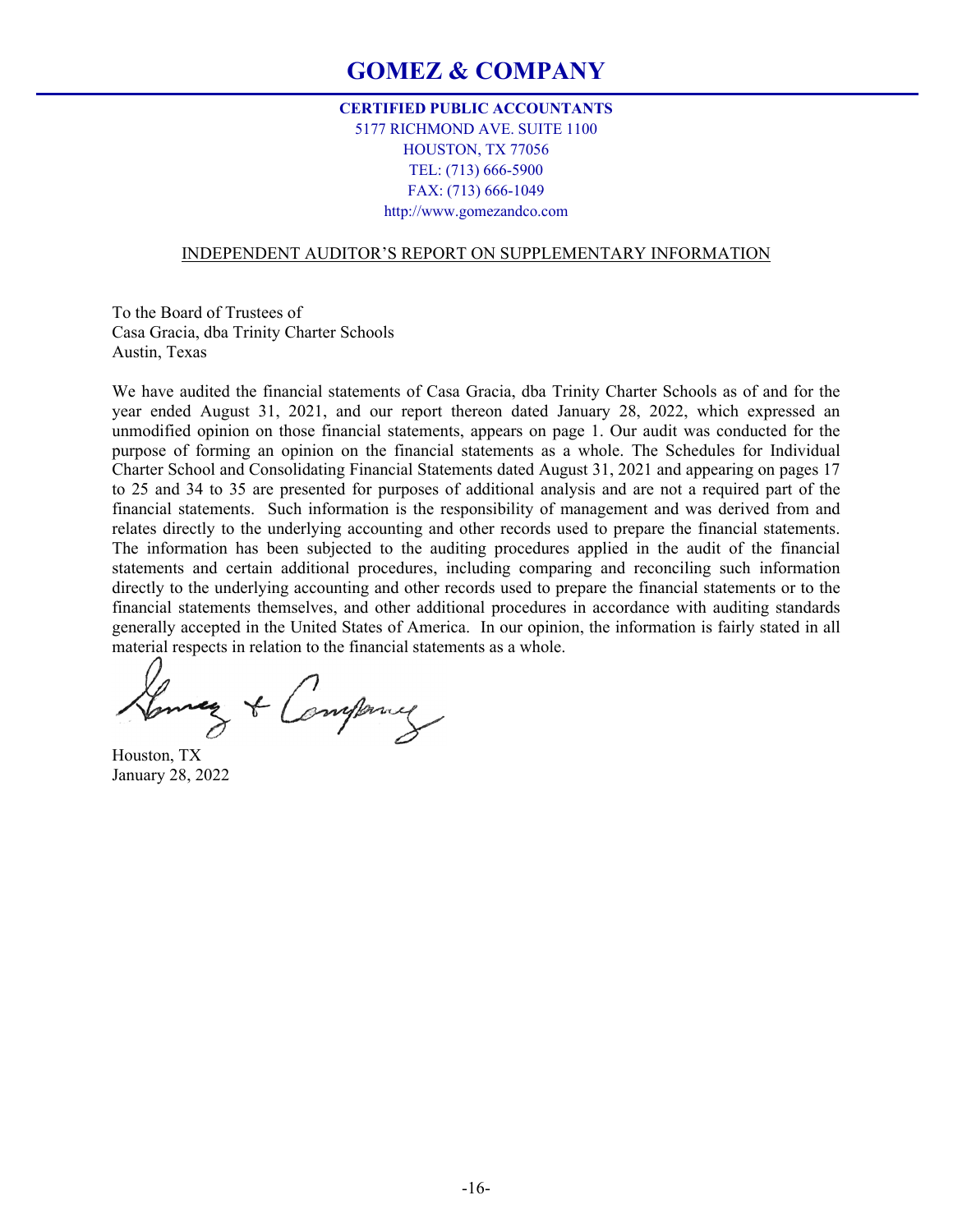## STATEMENT OF FINANCIAL POSITION

# AUGUST 31, 2021 (With Comparative Totals for August 31, 2020)

|                                           |                           | 2021       | 2020                      |            |  |
|-------------------------------------------|---------------------------|------------|---------------------------|------------|--|
| <b>ASSETS</b>                             |                           |            |                           |            |  |
| <b>Current Assets</b>                     |                           |            |                           |            |  |
| Cash and Cash Equivalents                 | \$                        | 3,348,089  | \$                        | 3,428,953  |  |
| Grants Receivable                         |                           | 788,950    |                           | 162,990    |  |
| Other Receivables                         |                           | 7,349      |                           |            |  |
| Intercompany Receivable                   |                           |            |                           | 650        |  |
| <b>Total Current Assets</b>               |                           | 4,144,388  |                           | 3,592,593  |  |
| Property and Equipment                    |                           |            |                           |            |  |
| Furniture and Equipment                   |                           | 7,773      |                           | 58,046     |  |
| Vehicles                                  |                           | 88,588     |                           | 90,497     |  |
| <b>Construction</b> in Progress           |                           | 21,314     |                           |            |  |
| Buildings and Improvements                |                           | 654,014    |                           | 639,753    |  |
|                                           |                           | 771,689    |                           | 788,296    |  |
| Less: Accumulated Depreciation            |                           | (194, 567) |                           | (229, 203) |  |
| Total Property and Equipment              |                           | 577,122    |                           | 559,093    |  |
| Other Assets                              |                           |            |                           |            |  |
| Prepaid Assets                            |                           | 7,100      |                           | 33,438     |  |
| <b>TOTAL ASSETS</b>                       | $\boldsymbol{\mathsf{S}}$ | 4,728,610  | $\boldsymbol{\mathsf{S}}$ | 4,185,124  |  |
| <b>LIABILITIES AND NET ASSETS</b>         |                           |            |                           |            |  |
| <b>Current Liabilities</b>                |                           |            |                           |            |  |
| Accounts Payable                          | \$                        | 160,894    | \$                        | 67,112     |  |
| Payroll Liabilities                       |                           | 507,199    |                           | 390,509    |  |
| Current Portion of Capital Leases Payable |                           | 14,093     |                           | 54,541     |  |
| <b>Total Current Liabilities</b>          |                           | 682,186    |                           | 512,162    |  |
| Long-term Liabilities                     |                           |            |                           |            |  |
| Capital Leases, net of Current Portion    |                           |            |                           | 14,093     |  |
| <b>Total Long-Term Liabilities</b>        |                           |            |                           | 14,093     |  |
| <b>TOTAL LIABILITIES</b>                  |                           | 682,186    |                           | 526,255    |  |
| Net Assets                                |                           |            |                           |            |  |
| <b>Without Donor Restrictions</b>         |                           | 676,661    |                           | 673,136    |  |
|                                           |                           |            |                           |            |  |
| <b>With Donor Restrictions</b>            |                           | 3,369,763  |                           | 2,985,733  |  |
| TOTAL NET ASSETS                          |                           | 4,046,424  |                           | 3,658,869  |  |
| TOTAL LIABILITIES AND NET ASSETS          | \$                        | 4,728,610  | $\$$                      | 4,185,124  |  |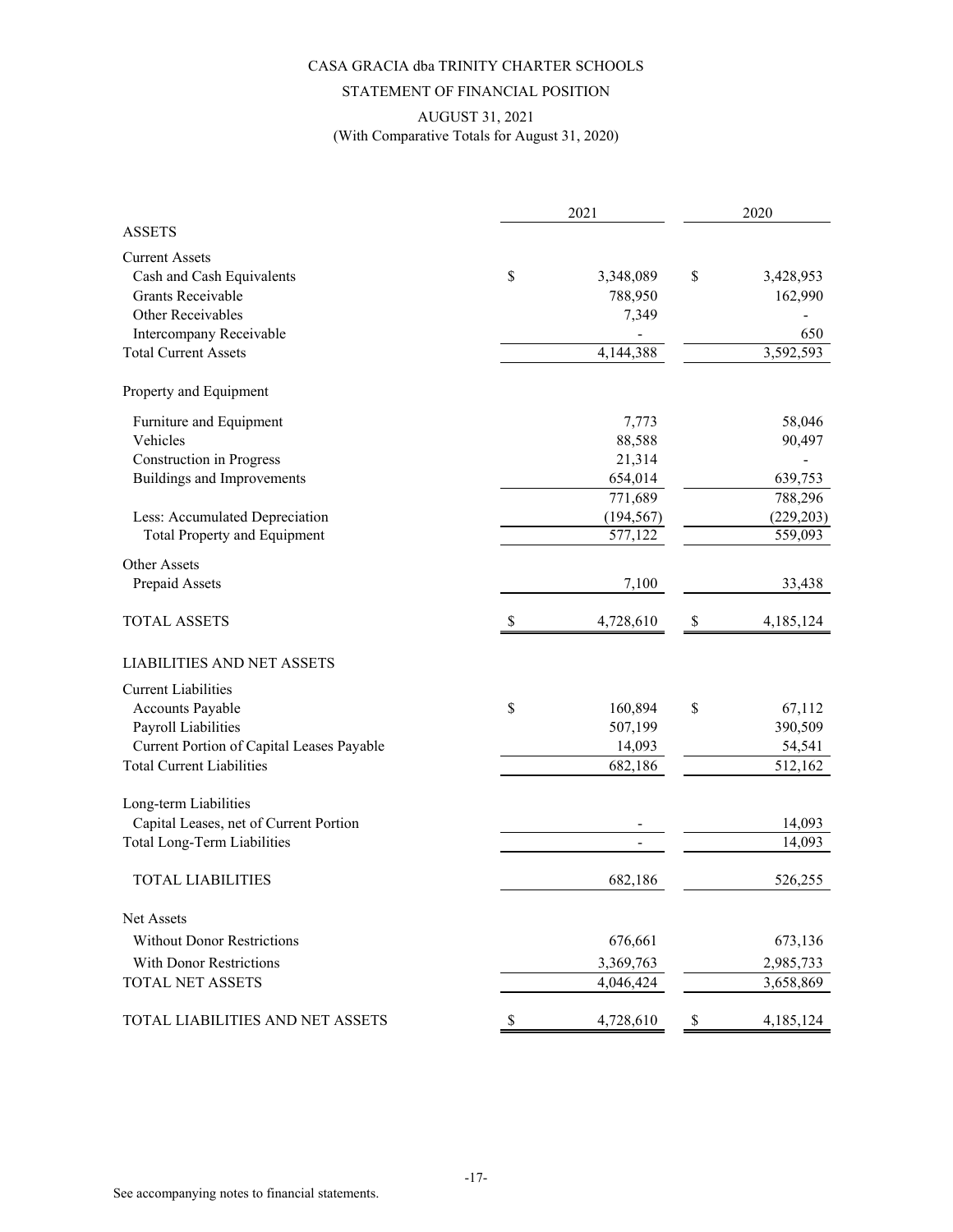# STATEMENT OF ACTIVITIES FOR THE YEAR ENDED AUGUST 31, 2021 (With Comparative Totals for the Year Ended August 31, 2020)

|                                                 | Without Donor<br>Restrictions |    | With Donor<br>Restrictions |    | 2021<br>Total |    | 2020<br>Total |
|-------------------------------------------------|-------------------------------|----|----------------------------|----|---------------|----|---------------|
| Revenues                                        |                               |    |                            |    |               |    |               |
| Local Support:                                  |                               |    |                            |    |               |    |               |
| 5740 Other Revenues from Local Sources          | \$<br>213,956                 | \$ | 93,048                     | \$ | 307,004       | \$ | 74,582        |
| 5750 Revenue from Cocurricular Activities       |                               |    | 3,518                      |    | 3,518         |    | 902           |
| <b>Total Local Support</b>                      | 213,956                       |    | 96,566                     |    | 310,522       |    | 75,484        |
| State Program Revenues:                         |                               |    |                            |    |               |    |               |
| 5810 Foundation School Program Act Revenues     |                               |    | 7,045,875                  |    | 7,045,875     |    | 7,179,685     |
| 5820 State Program Revenues Distributed by      |                               |    |                            |    |               |    |               |
| Texas Education Agency                          |                               |    | 11,605                     |    | 11,605        |    | 79,298        |
| <b>Total State Program Revenues</b>             |                               |    | 7,057,480                  |    | 7,057,480     |    | 7,258,983     |
| Federal Program Revenues:                       |                               |    |                            |    |               |    |               |
| 5920 Federal Revenues Distributed by            |                               |    |                            |    |               |    |               |
| <b>Texas Education Agency</b>                   |                               |    | 1,097,079                  |    | 1,097,079     |    | 837,221       |
| 5930 Federal Revenues Distributed by            |                               |    |                            |    |               |    |               |
| Other State Agencies                            |                               |    | 22,010                     |    | 22,010        |    |               |
| Total Federal Program Revenues                  |                               |    | 1,119,089                  |    | 1,119,089     |    | 837,221       |
|                                                 |                               |    |                            |    |               |    |               |
| Net Assets Released from Restrictions:          |                               |    |                            |    |               |    |               |
| Restrictions Satisfied by Payments              | 7,904,249                     |    | (7,904,249)                |    |               |    |               |
| <b>Total Revenues</b>                           | 8,118,205                     |    | 368,886                    |    | 8,487,091     |    | 8,171,688     |
| Expenses                                        |                               |    |                            |    |               |    |               |
| 11 Instruction                                  | 4,786,182                     |    |                            |    | 4,786,182     |    | 4,827,268     |
| 13 Curriculum Development and Instructional     |                               |    |                            |    |               |    |               |
| <b>Staff Development</b>                        | 137,749                       |    |                            |    | 137,749       |    | 125,960       |
| 21 Instructional Leadership                     | 69,080                        |    |                            |    | 69,080        |    | 202,982       |
| 23 School Leadership                            | 672,751                       |    |                            |    | 672,751       |    | 765,641       |
| 31 Guidance, Counseling and Evaluating Services | 695,932                       |    |                            |    | 695,932       |    | 686,034       |
| 32 Social Work Services                         | 165,898                       |    |                            |    | 165,898       |    |               |
| 33 Health Services                              | 71                            |    |                            |    | 71            |    | 3,406         |
| 35 Food Services                                | 81,561                        |    |                            |    | 81,561        |    | 32,765        |
| 41 General Administration                       | 638,789                       |    |                            |    | 638,789       |    | 634,980       |
| 51 Plant Maintenance and Operations             | 597,074                       |    |                            |    | 597,074       |    | 693,004       |
| 52 Security and Monitoring Services             | 13,390                        |    |                            |    | 13,390        |    | 2,389         |
| 53 Data Processing Services                     | 189,038                       |    |                            |    | 189,038       |    | 136,968       |
| 61 Community Services                           | 64,835                        |    |                            |    | 64,835        |    | 50,512        |
| 71 Debt Service                                 | 2,330                         |    |                            |    | 2,330         |    | 5,145         |
| <b>Total Expenses</b>                           | 8,114,680                     |    |                            |    | 8,114,680     |    | 8,167,054     |
| Gain on Sale of assets                          |                               |    | 15,144                     |    | 15,144        |    | 129,076       |
| Change in Net Assets                            | 3,525                         |    | 384,030                    |    | 387,555       |    |               |
|                                                 |                               |    |                            |    |               |    | (124, 442)    |
| Net Assets, beginning of year                   | 673,136                       |    | 2,985,733                  |    | 3,658,869     |    | 3,783,311     |
| Net Assets, end of year                         | \$<br>676,661                 | \$ | 3,369,763                  | \$ | 4,046,424     | \$ | 3,658,869     |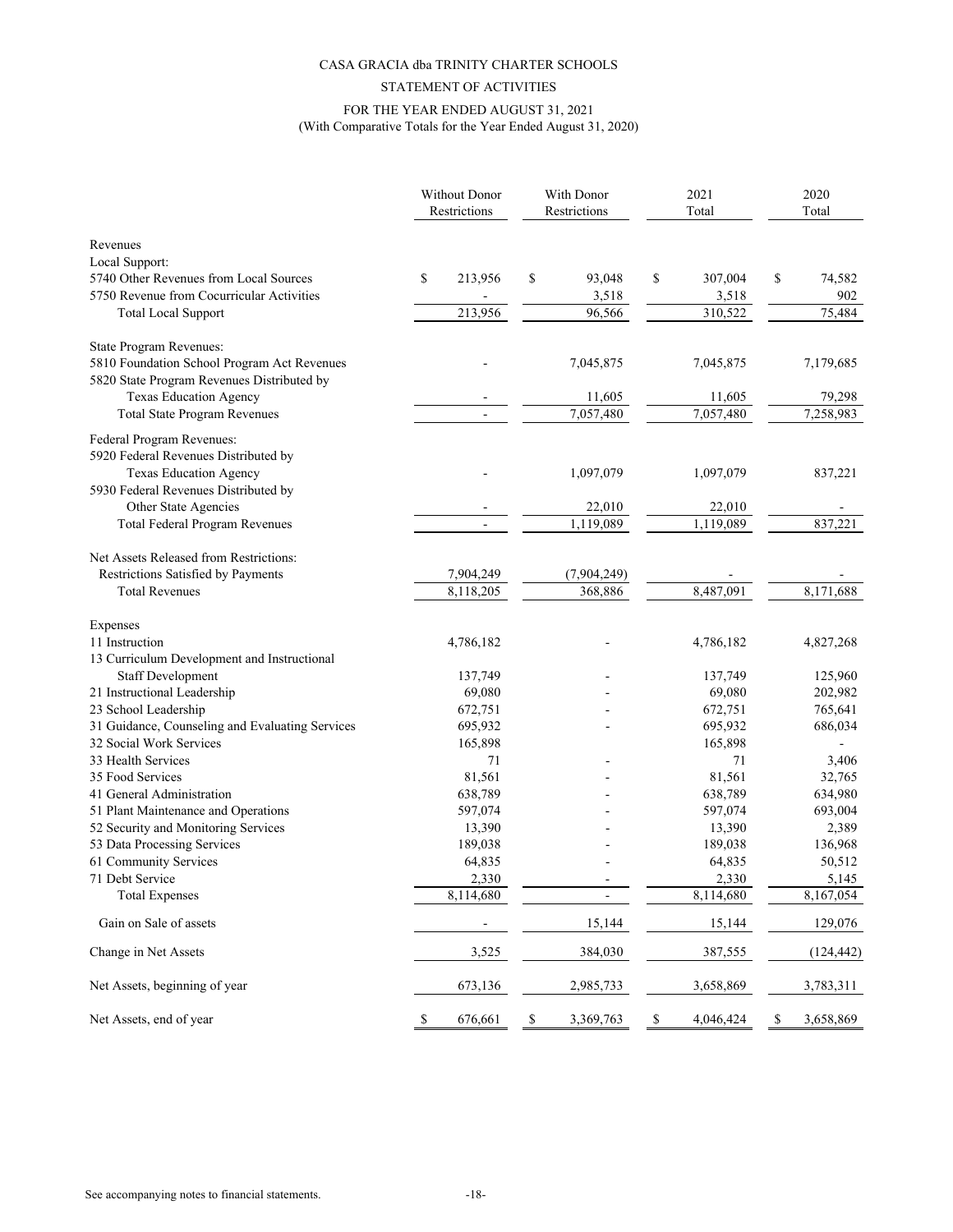# STATEMENT OF CASH FLOWS

# FOR THE YEAR ENDED AUGUST 31, 2021

(With Comparative Totals for the Year Ended August 31, 2020)

|                                                                      | 2021           | 2020             |
|----------------------------------------------------------------------|----------------|------------------|
| CASH FLOWS FROM OPERATING ACTIVITIES                                 |                |                  |
| Change in net assets                                                 | \$<br>387,555  | \$<br>(124, 442) |
| Adjustments to reconcile change in net assets to net                 |                |                  |
| cash provided by operating activities:                               |                |                  |
| Depreciation expense                                                 | 56,310         | 54,863           |
| (Increase) Decrease in Grants Receivable                             | (625,960)      | 357,871          |
| (Increase) Decrease in Other Receivable                              | (7, 349)       | 12,756           |
| (Increase) Decrease in Intercompany Receivable                       | 650            | 118,643          |
| (Increase) Decrease in Other Assets                                  | 26,341         | (28, 941)        |
| Increase (Decrease) in Accounts Payable                              | 93,781         | (67,086)         |
| Increase (Decrease) in Payroll Liabilities                           | 116,687        | 43,587           |
| Gain on disposal of assets, net of cost of sales                     | (15, 144)      | 52,109           |
| <b>Total Adjustments</b>                                             | (354, 684)     | 543,802          |
| Net Cash Provided (Used) by Operating Activities                     | 32,871         | 419,360          |
| CASH FLOWS FROM INVESTING ACTIVITIES                                 |                |                  |
| Purchases of Fixed Assets                                            | (59, 194)      |                  |
| Disposal of Fixed Assets                                             |                | 110,000          |
| Net Cash Provided (Used) By Investing Activities                     | (59, 194)      | 110,000          |
| CASH FLOWS FROM FINANCING ACTIVITIES                                 |                |                  |
| Repayment of Capital Lease                                           | (54, 541)      | (52, 135)        |
| Net Cash Provided (Used) By Financing Activities                     | (54, 541)      | (52, 135)        |
| NET INCREASE (DECREASE) IN CASH                                      | (80, 864)      | 477,225          |
| CASH AT BEGINNING OF YEAR                                            | 3,428,953      | 2,951,728        |
| CASH AT END OF YEAR                                                  | 3,348,089<br>S | 3,428,953        |
| SUPPLEMENTAL INFORMATION DISCLOSED<br>Cash Paid During the Year for: |                |                  |
| <b>INTEREST</b>                                                      | \$<br>2,330    | \$<br>5,145      |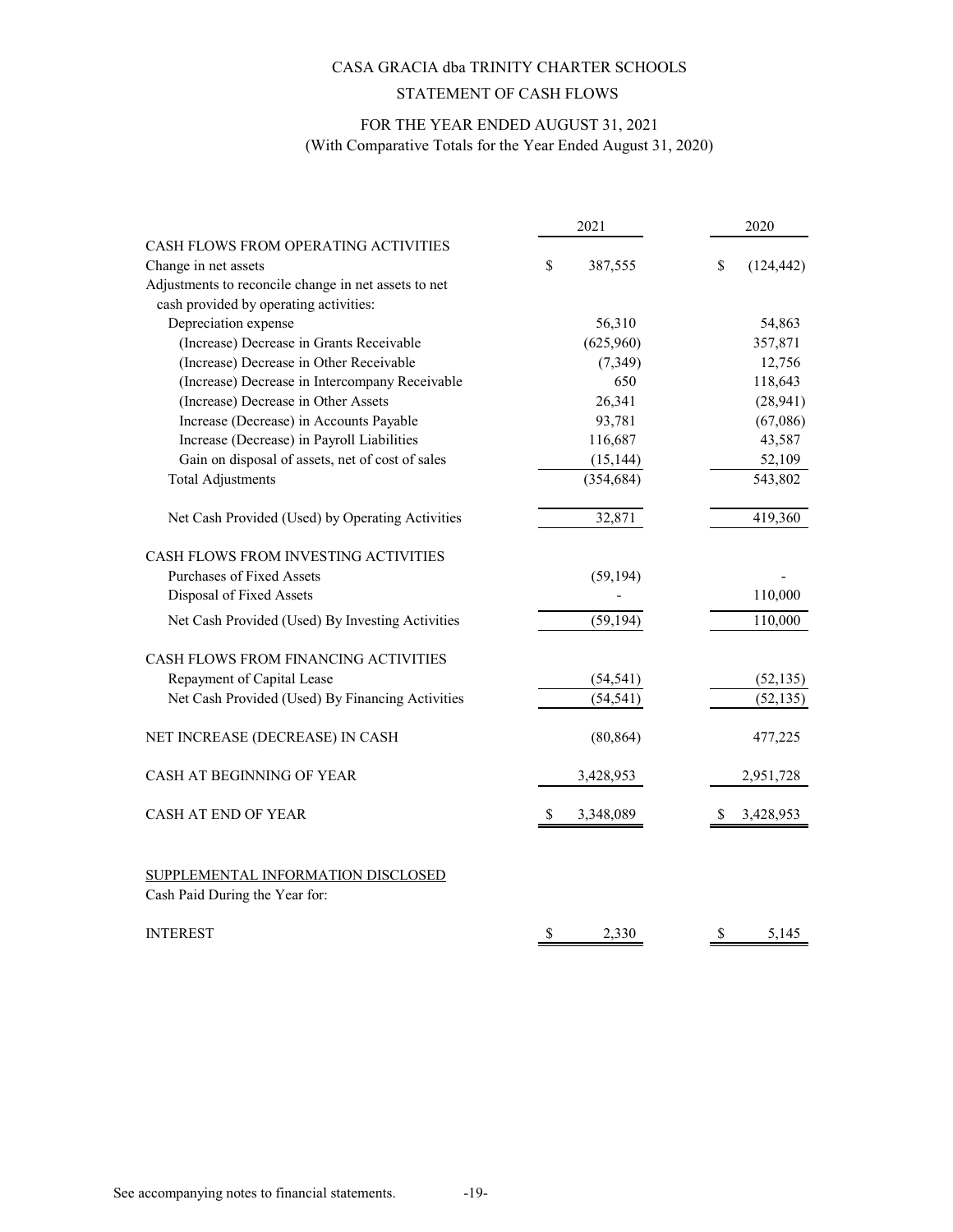## SCHEDULE OF EXPENSES

# FOR THE YEAR ENDED AUGUST 31, 2021

## (With Comparative Totals for the Year Ended August 31, 2020)

|                                           |   | 2021        |   |           |
|-------------------------------------------|---|-------------|---|-----------|
| <b>EXPENSES</b>                           |   |             |   |           |
| 6100 Payroll Costs                        | S | 6, 171, 742 | S | 6,168,725 |
| 6200 Professional and Contracted Services |   | 1,255,221   |   | 1,422,696 |
| 6300 Supplies and Materials               |   | 489.930     |   | 450,184   |
| 6400 Other Operating Costs                |   | 195,457     |   | 120,304   |
| $6500$ Debt                               |   | 2,330       |   | 5,145     |
| <b>Total Expenses</b>                     |   | 8,114,680   |   | 8,167,054 |
|                                           |   |             |   |           |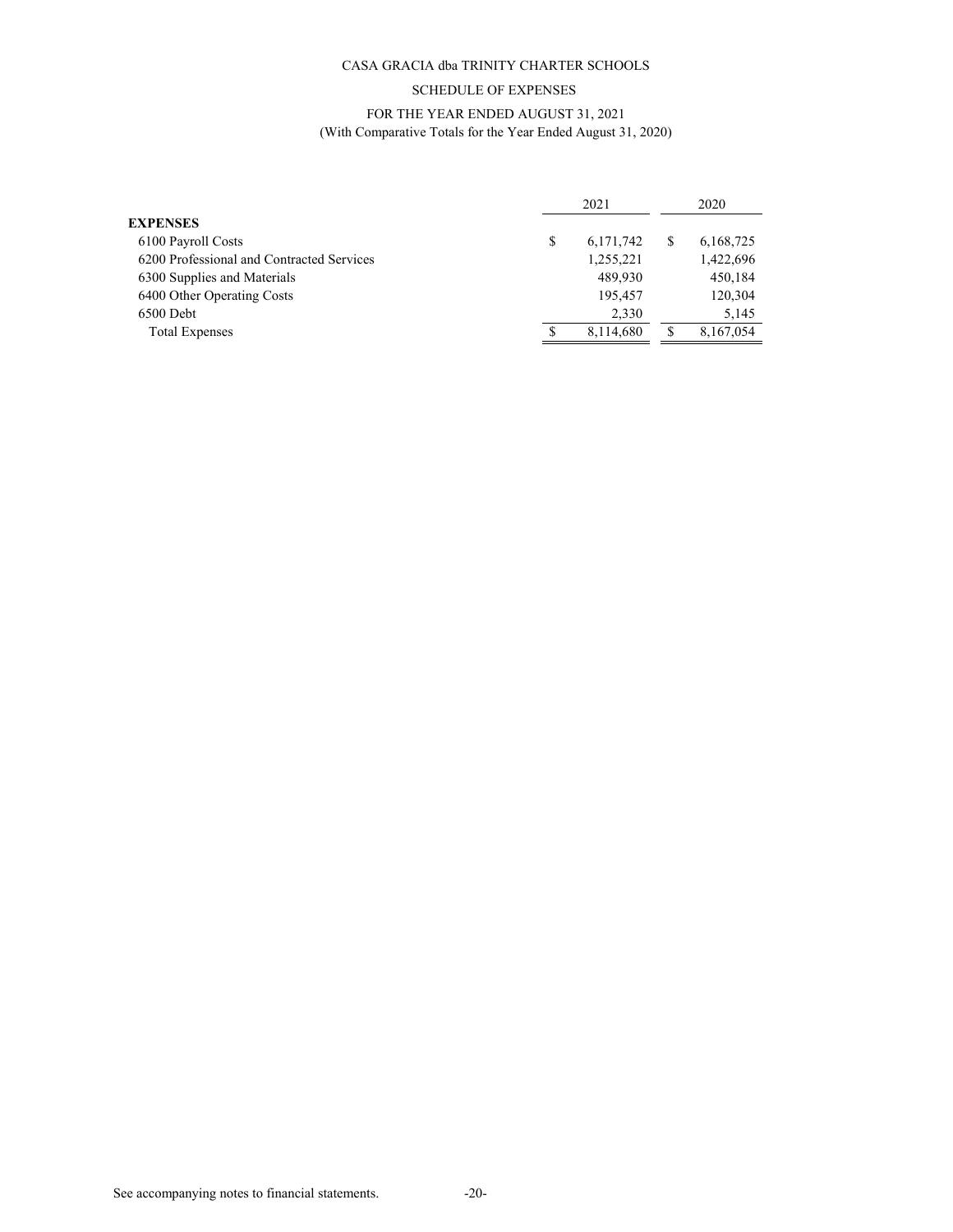# SCHEDULE OF CAPITAL ASSETS

## FOR THE YEAR ENDED AUGUST 31, 2021

|                                     | Ownership Interest |         |   |              |  |         |  |  |
|-------------------------------------|--------------------|---------|---|--------------|--|---------|--|--|
|                                     |                    | Local   |   | <b>State</b> |  | Federal |  |  |
| $1110$ Cash                         |                    | 435,093 | S | 2,912,996    |  |         |  |  |
| 1520 Building and Improvements      |                    |         |   | 225,361      |  |         |  |  |
| 1531 Vehicles                       |                    |         |   | 88,588       |  |         |  |  |
| 1539 Furniture and Equipment        |                    |         |   | 7,773        |  |         |  |  |
| 1551 Buildings Under Capital Leases |                    |         |   | 449,967      |  |         |  |  |
|                                     |                    |         |   |              |  |         |  |  |
| <b>Total Capital Assets</b>         |                    | 435,093 | S | 3,684,685    |  |         |  |  |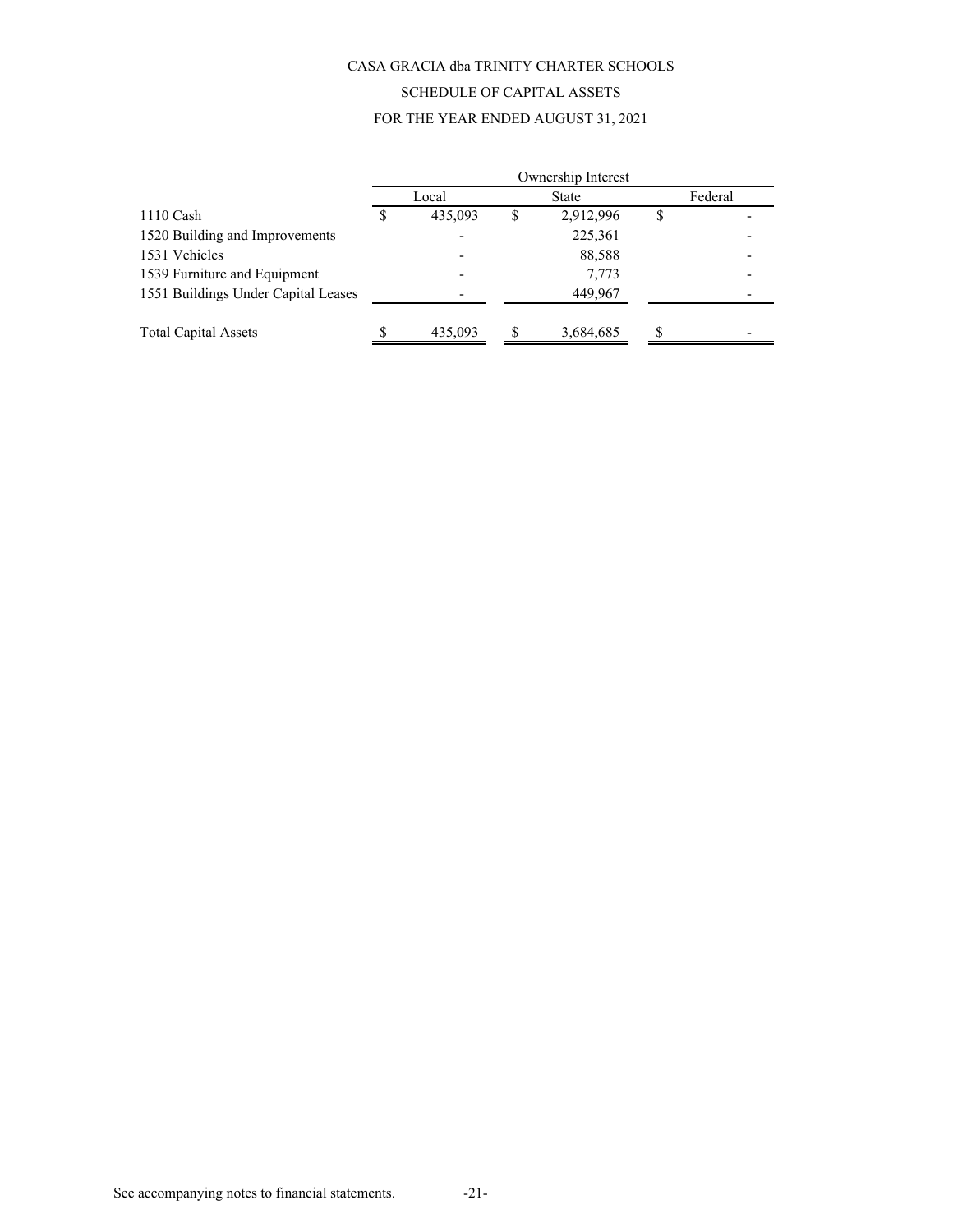# CASA GRACIA dba TRINITY CHARTER SCHOOLS BUDGETARY COMPARISON SCHEDULE

# FOR THE YEAR ENDED AUGUST 31, 2021

|                                                      | <b>Budgeted Amounts</b> |                          |    | Actual           |    | Variance from     |    |                        |
|------------------------------------------------------|-------------------------|--------------------------|----|------------------|----|-------------------|----|------------------------|
|                                                      |                         | Original                 |    | Final            |    | Amounts           |    | <b>Final Budget</b>    |
| Revenues                                             |                         |                          |    |                  |    |                   |    |                        |
| Local Support:                                       |                         |                          |    |                  |    |                   |    |                        |
| 5740 Other Revenues from Local Sources               | \$                      | 225,865                  | \$ | 364,211          | \$ | 307,004           | \$ | (57,207)               |
| 5750 Revenue from Cocurricular Activities            |                         |                          |    | 2,584            |    | 3,518             |    | 934                    |
| <b>Total Local Support</b>                           |                         | 225,865                  |    | 366,795          |    | 310,522           |    | (56, 273)              |
| State Program Revenues:                              |                         |                          |    |                  |    |                   |    |                        |
| 5810 Foundation School Program Act Revenues          |                         | 7,278,569                |    | 6,985,831        |    | 7,045,875         |    | 60,044                 |
| 5820 State Program Revenues Distributed              |                         |                          |    |                  |    |                   |    |                        |
| by Texas Education Agency                            |                         | 25,000                   |    | 25,000           |    | 11,605            |    | (13, 395)              |
| <b>Total State Program Revenues</b>                  |                         | 7.303.569                |    | 7.010.831        |    | 7.057.480         |    | 46,649                 |
| Federal Program Revenues:                            |                         |                          |    |                  |    |                   |    |                        |
| 5920 Federal Revenue Distributed by TEA              |                         | 1,078,174                |    | 877,226          |    | 1,097,079         |    | 219,853                |
| 5930 Federal Revenues Distributed by                 |                         |                          |    |                  |    |                   |    |                        |
| Other Government Agencies                            |                         |                          |    | 22,010           |    | 22,010            |    |                        |
| Total Federal Program Revenues                       |                         | 1,078,174                |    | 899,236          |    | 1,119,089         |    | 219,853                |
| <b>Total Revenues</b>                                |                         | 8,607,608                |    | 8,276,862        |    | 8,487,091         |    | 210,229                |
| <b>EXPENSES</b>                                      |                         |                          |    |                  |    |                   |    |                        |
| 11 Instruction                                       |                         | 4,651,689                |    | 4,565,029        |    | 4,786,182         |    | (221, 153)             |
| 13 Curriculum Development and Instructional          |                         |                          |    |                  |    |                   |    |                        |
| <b>Staff Development</b>                             |                         | 47,748                   |    | 61,363           |    | 137,749           |    | (76, 386)              |
| 21 Instructional Leadership                          |                         | 71,472                   |    | 77,262           |    | 69,080            |    | 8,182                  |
| 23 School Leadership                                 |                         | 657,362                  |    | 679,922          |    | 672,751           |    | 7,171                  |
| 31 Guidance, Counseling and Evaluating Services      |                         | 490,896                  |    | 506,916          |    | 695,932           |    | (189,016)              |
| 32 Social Work Services                              |                         | $\overline{\phantom{0}}$ |    | 100              |    | 165,898           |    | (165,798)              |
| 33 Health Services                                   |                         | 2,500                    |    | 2,500            |    | 71                |    | 2,429                  |
| 35 Food Services                                     |                         | 22,110                   |    | 22,110           |    | 81,561            |    | (59, 451)              |
| 41 General Administration                            |                         | 659,780                  |    | 654,080          |    | 638,789           |    | 15,291                 |
| 51 Plant Maintenance and Operations                  |                         | 527,738                  |    | 548,128          |    | 597,074           |    | (48, 946)              |
| 52 Security and Monitoring Services                  |                         | 2,415                    |    | 2,415            |    | 13,390            |    | (10, 975)              |
| 53 Data Processing Services<br>61 Community Services |                         | 133,259<br>1,600         |    | 141,444<br>7,300 |    | 189,038<br>64,835 |    | (47, 594)<br>(57, 535) |
| 71 Debt Service                                      |                         | 10,000                   |    | 10,000           |    | 2,330             |    | 7,670                  |
| <b>Total Expenses</b>                                |                         | 7,278,569                |    | 7,278,569        |    | 8,114,680         |    | (836, 111)             |
| Gain Sale of Assets                                  |                         |                          |    |                  |    | 15,144            |    | 15,144                 |
| Change in Net Assets                                 |                         | 1,329,039                |    | 998,293          |    | 387,555           |    | (610, 738)             |
| Net Assets, beginning of year                        |                         | 3,658,869                |    | 3,658,869        |    | 3,658,869         |    |                        |
| Net Assets, end of year                              | \$                      | 4,987,908                | \$ | 4,657,162        | \$ | 4,046,424         | \$ | (610, 738)             |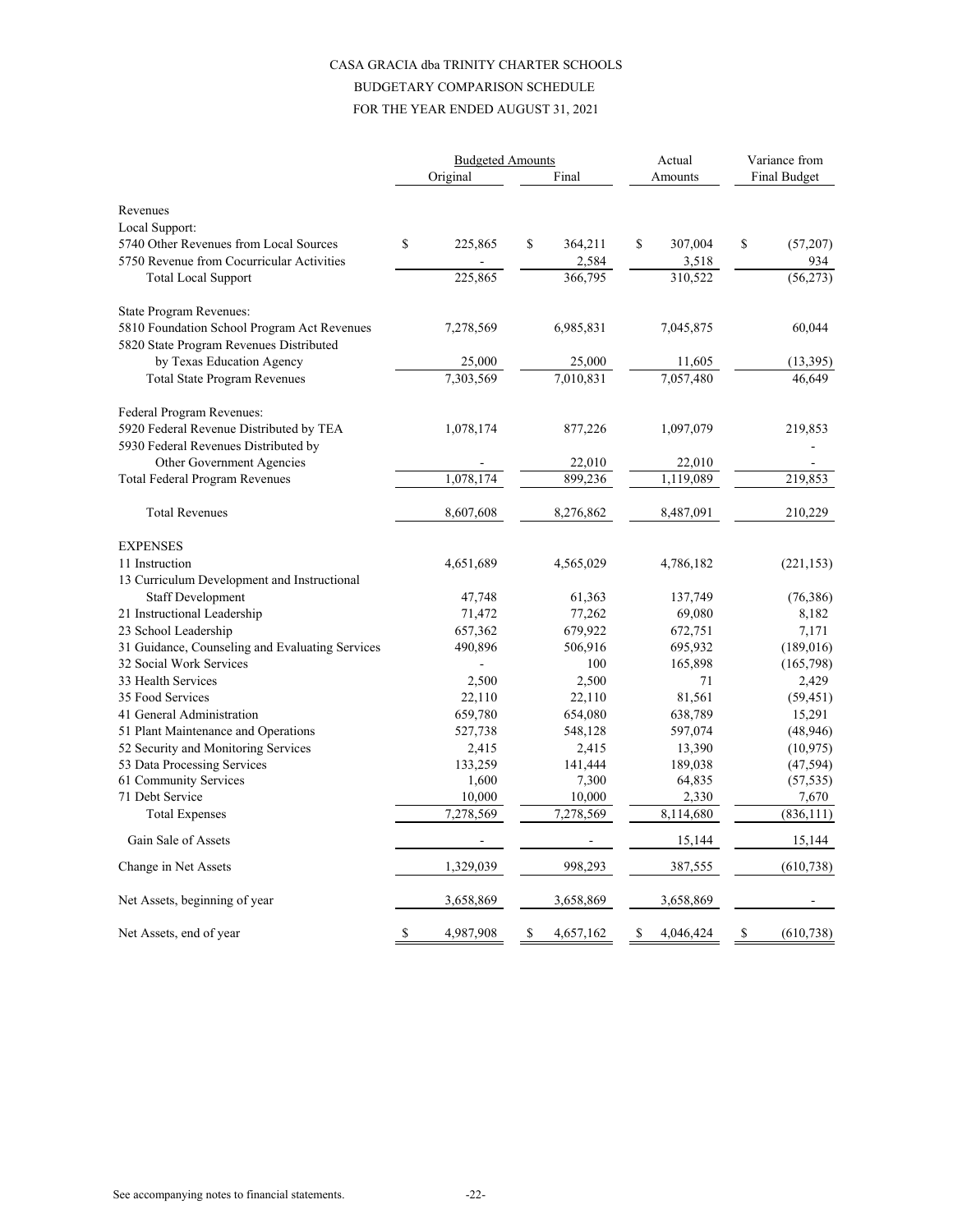## CASA GRACIA, INC.

## CONSOLIDATING STATEMENT OF FINANCIAL POSITION

## AUGUST 31, 2021

|                                                 |    | Trinity<br>Charter School |    | Casa<br>Gracia NC, LLC | Eliminations   |    | Total      |
|-------------------------------------------------|----|---------------------------|----|------------------------|----------------|----|------------|
| <b>ASSETS</b>                                   |    |                           |    |                        |                |    |            |
| <b>Current Assets:</b>                          |    |                           |    |                        |                |    |            |
| Cash and Cash Equivalents                       | \$ | 3,348,089                 | \$ | 174,091                | \$             | \$ | 3,522,180  |
| Grants Receivable                               |    | 788,950                   |    |                        |                |    | 788,950    |
| Other Receivable                                |    | 7,349                     |    | 86,393                 |                |    | 93,742     |
| <b>Total Current Assets</b>                     |    | 4,144,388                 |    | 260,484                |                |    | 4,404,872  |
| Property, Plant & Equipment:                    |    |                           |    |                        |                |    |            |
| Furniture and Equipment                         |    | 7,773                     |    |                        |                |    | 7,773      |
| Vehicles                                        |    | 88,588                    |    |                        |                |    | 88,588     |
| Construction in progress                        |    | 21,314                    |    |                        |                |    | 21,314     |
| <b>Building improvements</b>                    |    | 654,014                   |    |                        |                |    | 654,014    |
|                                                 |    | 771,689                   |    |                        |                |    | 771,689    |
| Accumulated depreciation                        |    | (194, 567)                |    |                        |                |    | (194, 567) |
| Total Property, Plant & Equipment               |    | 577,122                   |    |                        | $\overline{a}$ |    | 577,122    |
| Other Assets:                                   |    |                           |    |                        |                |    |            |
| Prepaid assets                                  |    | 7,100                     |    | 2,094                  |                |    | 9,194      |
| <b>TOTAL ASSETS</b>                             | S  | 4,728,610                 | \$ | 262,578                | \$             | \$ | 4,991,188  |
| <b>LIABILITIES AND NET ASSETS</b>               |    |                           |    |                        |                |    |            |
| <b>Current Liabilities:</b>                     |    |                           |    |                        |                |    |            |
| Accounts Payable                                | \$ | 160,894                   | \$ | 677                    | \$             | \$ | 161,571    |
| Payroll Liabilities                             |    | 507,199                   |    | 53,455                 |                |    | 560,654    |
| Current Portion of Capital Lease                |    | 14,093                    |    |                        |                |    | 14,093     |
| TOTAL CURRENT LIABILITIES                       |    | 682,186                   |    | 54,132                 |                |    | 736,318    |
| <b>LONG-TERM LIABILITIES</b>                    |    |                           |    |                        |                |    |            |
| Long-term Capital Lease, net of Current Portion |    |                           |    |                        |                |    |            |
| <b>TOTAL LONG-TERM LIABILITIES</b>              |    |                           |    |                        |                |    |            |
| <b>TOTAL LIABILITIES</b>                        |    | 682,186                   |    | 54,132                 |                |    | 736,318    |
| <b>NET ASSETS</b>                               |    |                           |    |                        |                |    |            |
| <b>Without Donor Restrictions</b>               |    | 676,661                   |    | 208,446                |                |    | 885,107    |
| <b>With Donor Restrictions</b>                  |    | 3,369,763                 |    |                        |                |    | 3,369,763  |
| <b>TOTAL NET ASSETS</b>                         |    | 4,046,424                 |    | 208,446                |                |    | 4,254,870  |
| TOTAL LIABILITIES AND NET ASSETS                | \$ | 4,728,610                 | S  | 262,578                | \$             | S  | 4,991,188  |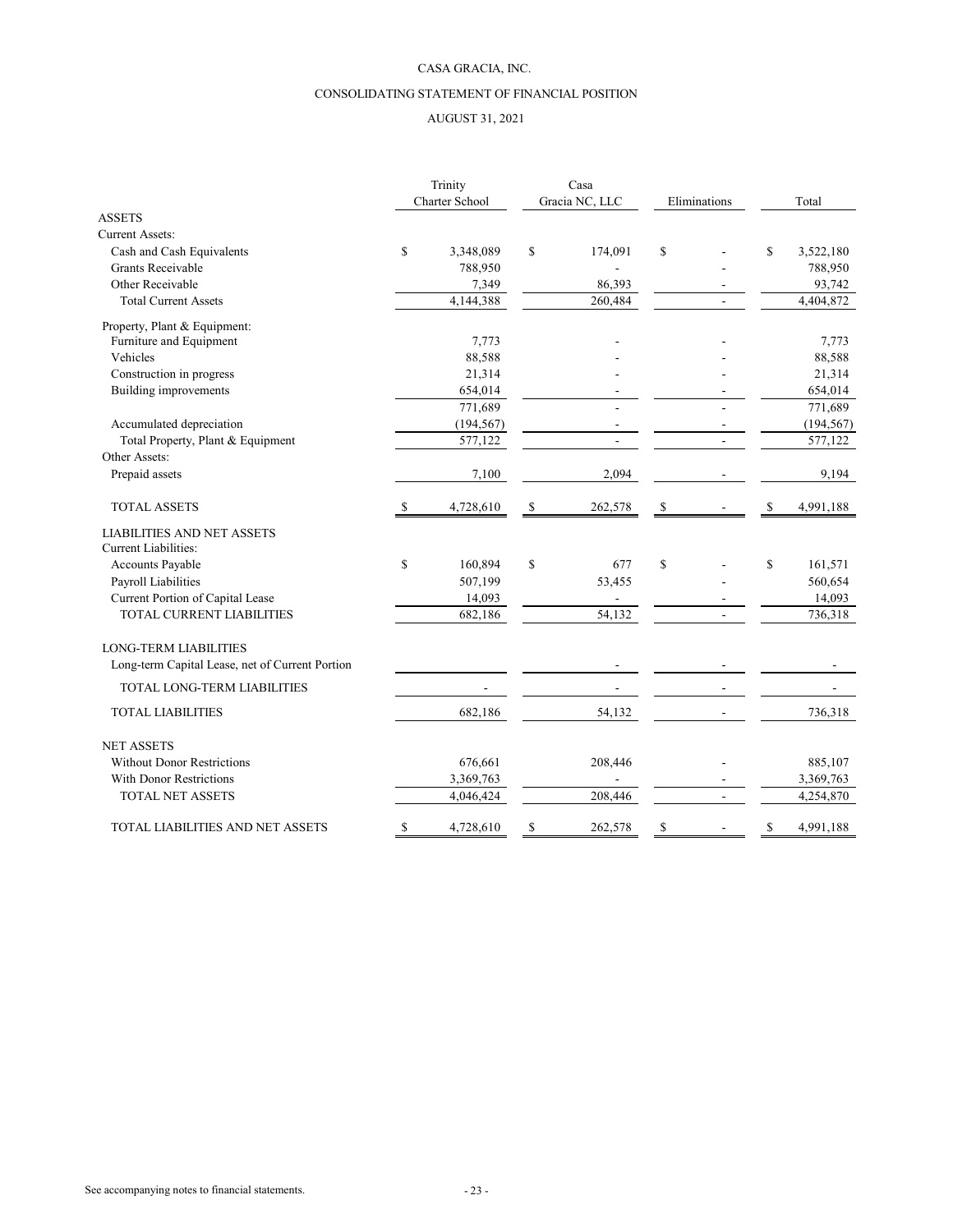# CASA GRACIA, INC. CONSOLIDATING STATEMENT OF ACTIVITIES

# FOR THE YEAR ENDED AUGUST 31, 2021

|                                                | Trinity |                        |    | Casa      |    |                                |    |           |  |       |
|------------------------------------------------|---------|------------------------|----|-----------|----|--------------------------------|----|-----------|--|-------|
|                                                |         | <b>Charter Schools</b> |    |           |    | Garcia NC, LLC<br>Eliminations |    |           |  | Total |
| Revenues                                       |         |                        |    |           |    |                                |    |           |  |       |
| Local Support:                                 |         |                        |    |           |    |                                |    |           |  |       |
| Other revenues from Local Sources              | \$      | 310,522                | \$ | 1,030,171 | \$ | 65,926                         | \$ | 1,274,767 |  |       |
| <b>State Program Revenues</b>                  |         | 7,057,480              |    |           |    |                                |    | 7,057,480 |  |       |
| Federal Program Revenues                       |         | 1,119,089              |    |           |    |                                |    | 1,119,089 |  |       |
| <b>Total Revenues</b>                          |         | 8,487,091              |    | 1,030,171 |    | 65,926                         |    | 9,451,336 |  |       |
| Expenses                                       |         |                        |    |           |    |                                |    |           |  |       |
| Program Services                               |         |                        |    |           |    |                                |    |           |  |       |
| Instruction and Instructional-Related Services |         | 4,923,931              |    | 710,033   |    | 7,537                          |    | 5,626,427 |  |       |
| Instructional and School Leadership            |         | 741,832                |    | 210,797   |    |                                |    | 952,629   |  |       |
| Support Services-Student (Pupil)               |         | 943,461                |    | 1,356     |    |                                |    | 944,817   |  |       |
| <b>Ancillary Services</b>                      |         | 64,835                 |    |           |    |                                |    | 64,835    |  |       |
| <b>Total Program Services</b>                  |         | 6,674,059              |    | 922,186   |    | 7,537                          |    | 7,588,708 |  |       |
| <b>Support Services</b>                        |         |                        |    |           |    |                                |    |           |  |       |
| <b>Administrative Support Services</b>         |         | 638,789                |    | 102,952   |    | 54,000                         |    | 687,741   |  |       |
| Support Services- Non-Student Based            |         | 799,502                |    | 47,693    |    | 4,389                          |    | 842,806   |  |       |
| Debt Service                                   |         | 2,330                  |    |           |    | $\overline{a}$                 |    | 2,330     |  |       |
| <b>Total Supporting Services</b>               |         | 1,440,621              |    | 150,645   |    | 58,389                         |    | 1,532,877 |  |       |
| <b>Total Expenses</b>                          |         | 8,114,680              |    | 1,072,831 |    | 65,926                         |    | 9,121,585 |  |       |
| Gain on the Sale of Assets                     |         | 15,144                 |    |           |    |                                |    | 15,144    |  |       |
| Change in Net Assets                           |         | 387,555                |    | (42,660)  |    |                                |    | 344,895   |  |       |
| Net Assets, Beginning of Year                  |         | 3,658,869              |    | 251,106   |    |                                |    | 3,909,975 |  |       |
| Net Assets, End of Year                        | \$      | 4,046,424              | S  | 208,446   | \$ |                                | S  | 4,254,870 |  |       |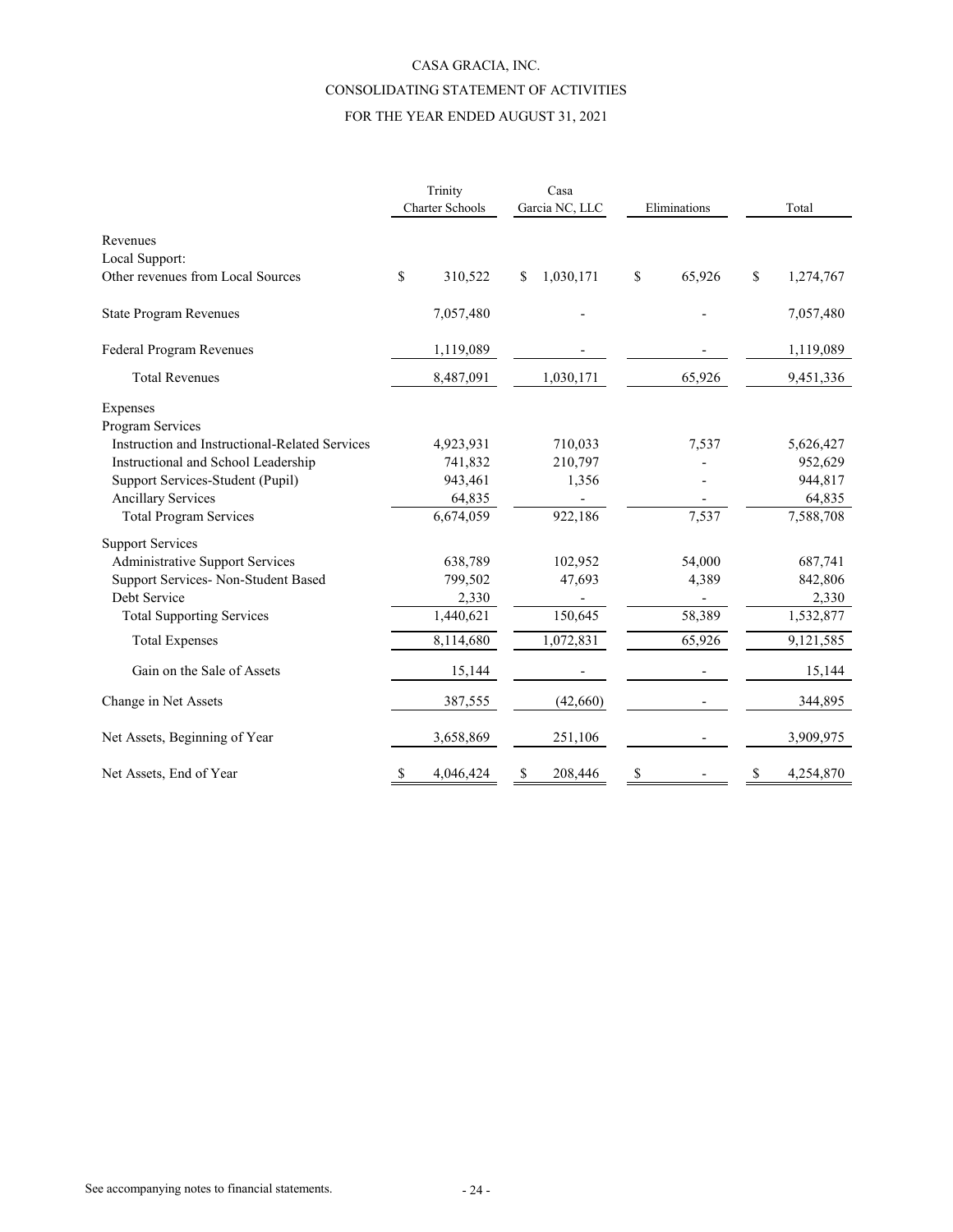# CASA GRACIA, INC. CONSOLIDATING STATEMENT OF CASH FLOWS FOR THE YEAR ENDED AUGUST 31, 2021

|                                                                      | Trinity         |    | Casa           |    |            |  |
|----------------------------------------------------------------------|-----------------|----|----------------|----|------------|--|
|                                                                      | Charter Schools |    | Gracia NC, LLC |    | Total      |  |
| CASH FLOWS FROM OPERATING ACTIVITIES                                 |                 |    |                |    |            |  |
| Change in net assets                                                 | \$<br>387,555   | \$ | (42,660)       | \$ | 344,895    |  |
| Adjustments to reconcile change in net assets to net                 |                 |    |                |    |            |  |
| cash provided by operating activities:                               |                 |    |                |    |            |  |
| Depreciation expense                                                 | 56,310          |    |                |    | 56,310     |  |
| (Increase) Decrease in Grants Receivable                             | (625,960)       |    |                |    | (625,960)  |  |
| (Increase) Decrease in Other Receivable                              | (6,699)         |    | (86, 393)      |    | (93,092)   |  |
| (Increase) Decrease in Other assets                                  | 26,341          |    |                |    | 26,341     |  |
| Increase (Decrease) in Accounts Payable                              | 93,781          |    | (1,524)        |    | 92,257     |  |
| Increase (Decrease) in Payroll Liabilities                           | 116,687         |    | 22,659         |    | 139,346    |  |
| Gain on disposal of assets, net of cost of sales                     | (15, 144)       |    |                |    | (15, 144)  |  |
| <b>Total Adjustments</b>                                             | (354, 684)      |    | (65, 258)      |    | (419, 942) |  |
| Net Cash Provided (Used) by Operating Activities                     | 32,871          |    | (107, 918)     |    | (75, 047)  |  |
| CASH FLOWS FROM INVESTING ACTIVITIES                                 |                 |    |                |    |            |  |
| Purchase of fixed assets                                             | (59, 194)       |    |                |    | (59, 194)  |  |
| Net Cash Provided (Used) By Investing Activities                     | (59, 194)       |    |                |    | (59, 194)  |  |
| CASH FLOWS FROM FINANCING ACTIVITIES                                 |                 |    |                |    |            |  |
| Repayment of Capital Lease                                           | (54, 541)       |    |                |    | (54, 541)  |  |
| Net Cash Provided (Used) By Financing Activities                     | (54, 541)       |    |                |    | (54, 541)  |  |
| NET INCREASE (DECREASE) IN CASH                                      | (80, 864)       |    | (107,918)      |    | (188, 782) |  |
| CASH AT BEGINNING OF YEAR                                            | 3,428,953       |    | 282,009        |    | 3,710,962  |  |
| <b>CASH AT END OF YEAR</b>                                           | \$<br>3,348,089 | \$ | 174,091        | \$ | 3,522,180  |  |
| SUPPLEMENTAL INFORMATION DISCLOSED<br>Cash Paid During the Year for: |                 |    |                |    |            |  |
| <b>INTEREST</b>                                                      | \$<br>2,330     | \$ |                | \$ | 2,330      |  |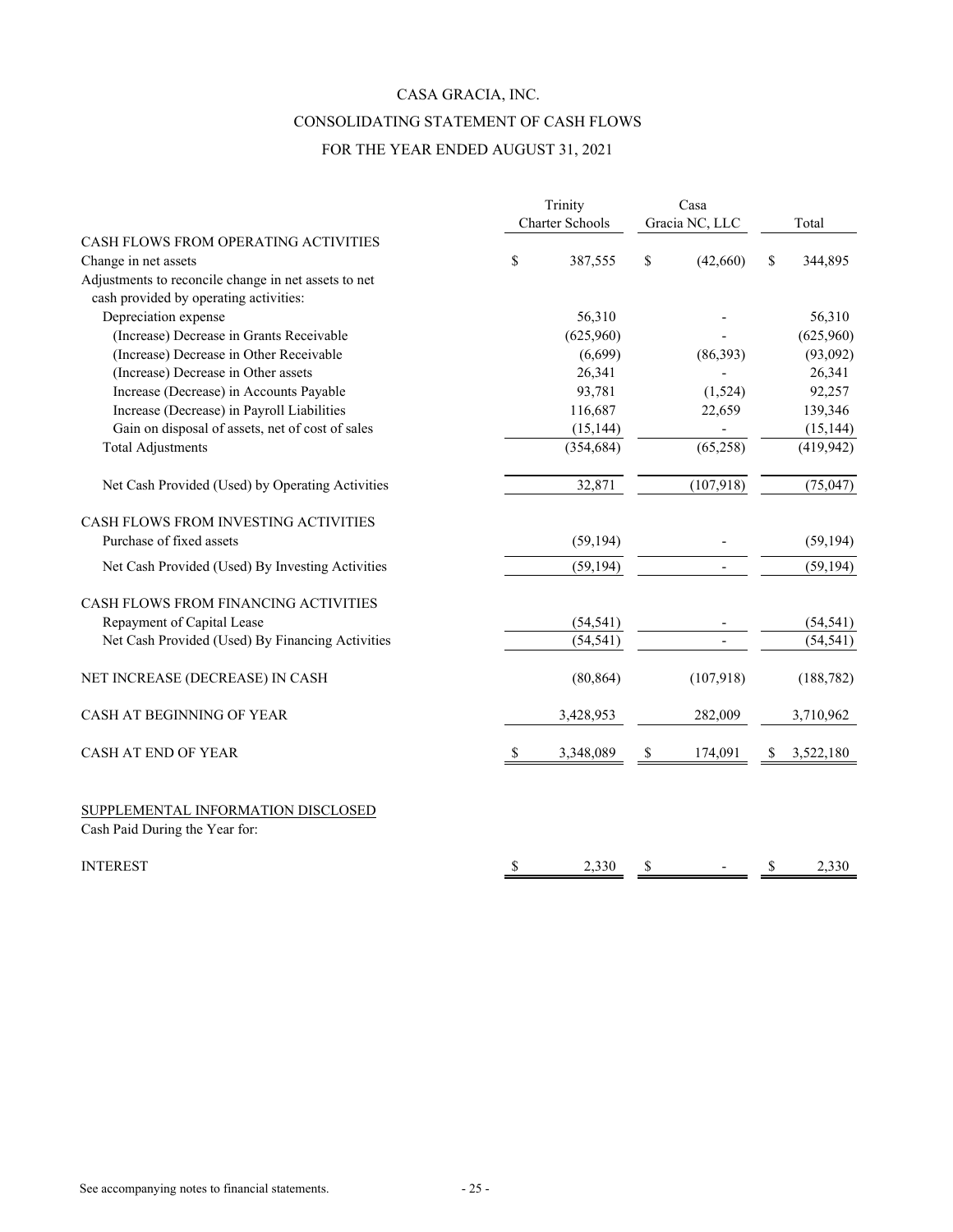# **GOMEZ & COMPANY**

# **CERTIFIED PUBLIC ACCOUNTANTS**  5177 RICHMOND AVE. SUITE 1100 HOUSTON, TX 77056 TEL: (713) 666-5900 FAX: (713) 666-1049 http://www.gomezandco.com

# INDEPENDENT AUDITOR'S REPORT ON INTERNAL CONTROL OVER FINANCIAL REPORTING AND ON COMPLIANCE AND OTHER MATTERS BASED ON AN AUDIT OF FINANCIAL STATEMENTS PERFORMED IN ACCORDANCE WITH *GOVERNMENT AUDITING STANDARDS*

To the Board of Trustees of Casa Gracia, dba Trinity Charter Schools Austin, Texas

We have audited, in accordance with the auditing standards generally accepted in the United States of America and the standards applicable to financial audits contained in *Government Auditing Standards* issued by the Comptroller General of the United States, the financial statements of Casa Gracia, dba Trinity Charter Schools (a nonprofit organization), which comprise the statement of financial position as of August 31, 2021, and the related statements of activities, functional expenses, and cash flows for the year then ended, and the related notes to the financial statements, and have issued our report thereon dated January 28, 2022.

# **Internal Control over Financial Reporting**

In planning and performing our audit of the financial statements, we considered Casa Gracia, dba Trinity Charter Schools' internal control over financial reporting (internal control) as a basis for designing audit procedures that are appropriate in the circumstances for the purpose of expressing our opinion on the financial statements, but not for the purpose of expressing an opinion on the effectiveness of Casa Gracia, dba Trinity Charter Schools' internal control. Accordingly, we do not express an opinion on the effectiveness of Casa Gracia, dba Trinity Charter Schools' internal control.

A *deficiency in internal control* exists when the design or operation of a control does not allow management or employees, in the normal course of performing their assigned functions, to prevent, or detect and correct, misstatements on a timely basis. A *material weakness* is a deficiency, or a combination of deficiencies, in internal control, such that there is a reasonable possibility that a material misstatement of the entity's financial statements will not be prevented, or detected and corrected, on a timely basis. A *significant deficiency* is a deficiency, or a combination of deficiencies, in internal control that is less severe than a material weakness, yet important enough to merit attention by those charged with governance.

Our consideration of internal control was for the limited purpose described in the first paragraph of this section and was not designed to identify all deficiencies in internal control that might be material weaknesses or significant deficiencies. Given these limitations, during our audit we did not identify any deficiencies in internal control that we consider to be material weaknesses. However, material weaknesses may exist that have not been identified.

#### **Compliance and Other Matters**

As part of obtaining reasonable assurance about whether Casa Gracia, dba Trinity Charter Schools' financial statements are free from material misstatement, we performed tests of its compliance with certain provisions of laws, regulations, contracts, and grant agreements, noncompliance with which could have a direct and material effect on the financial statements. However, providing an opinion on compliance with those provisions was not an objective of our audit, and accordingly, we do not express such an opinion. The results of our tests disclosed no instances of noncompliance or other matters that are required to be reported under *Government Auditing Standards*.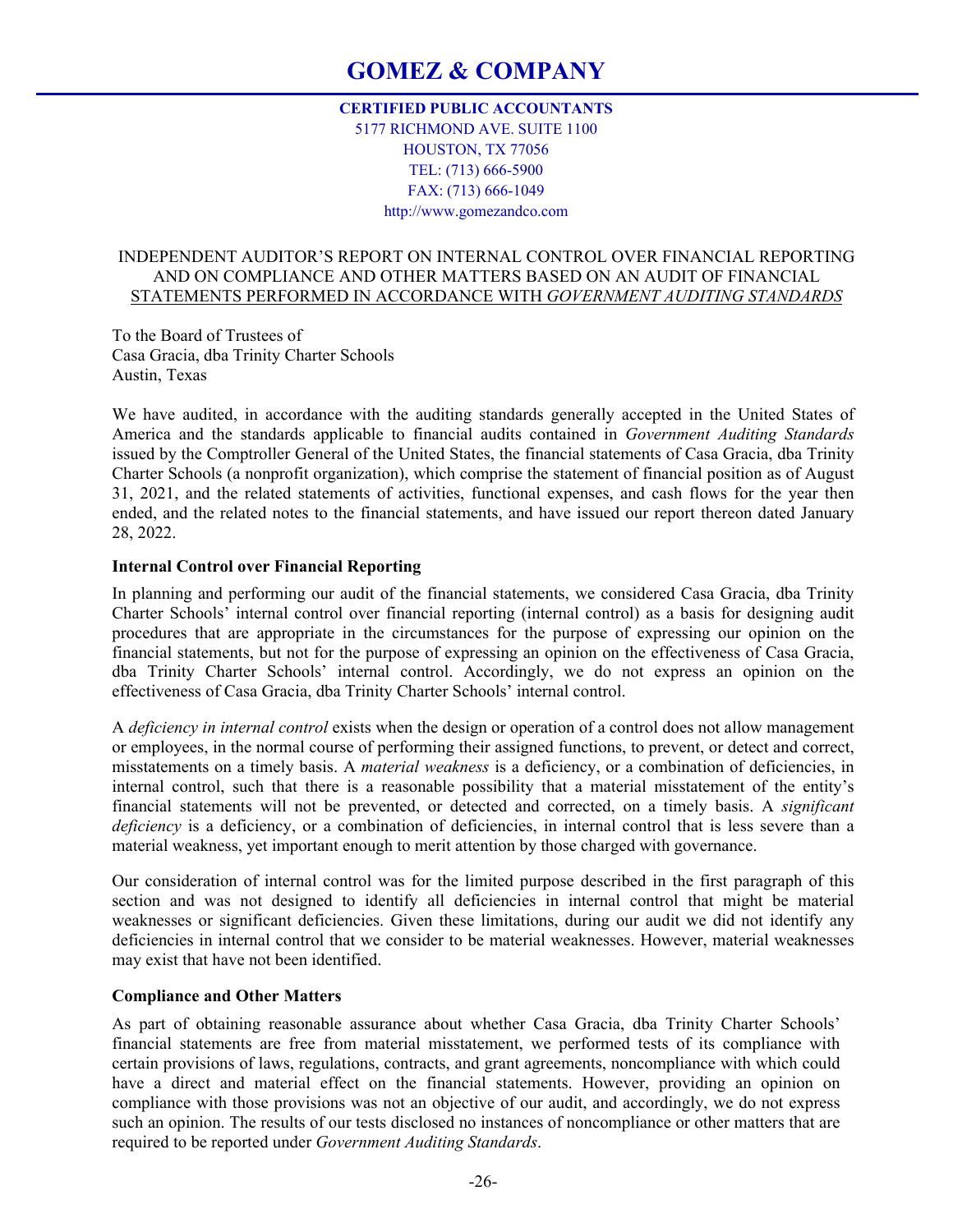#### **Purpose of this Report**

The purpose of this report is solely to describe the scope of our testing of internal control and compliance and the results of that testing, and not to provide an opinion on the effectiveness of the organization's internal control or on compliance. This report is an integral part of an audit performed in accordance with *Government Auditing Standards* in considering the organization's internal control and compliance. Accordingly, this communication is not suitable for any other purpose.

Lenney & Company

Houston, TX January 28, 2022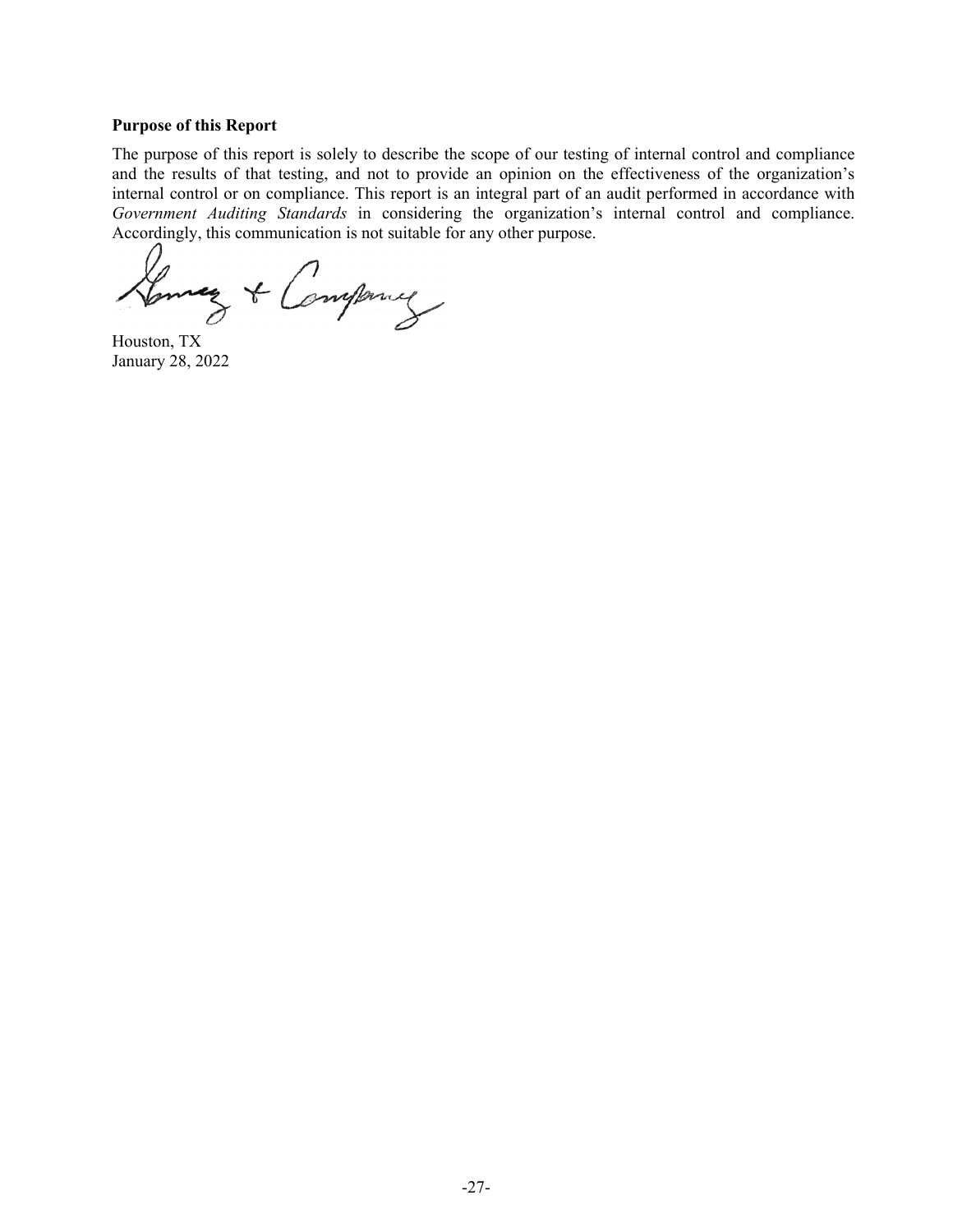# **GOMEZ & COMPANY**

# **CERTIFIED PUBLIC ACCOUNTANTS**  5177 RICHMOND AVE. SUITE 1100 HOUSTON, TX 77056 TEL: (713) 666-5900 FAX: (713) 666-1049 http://www.gomezandco.com

# INDEPENDENT AUDITOR'S REPORT ON COMPLIANCE FOR EACH MAJOR PROGRAM AND ON INTERNAL CONTROL OVER COMPLIANCE REQUIRED BY THE UNIFORM GUIDANCE

To the Board of Directors of Casa Gracia, dba Trinity Charter Schools Austin, Texas

# **Report on Compliance for Each Major Federal Program**

We have audited Casa Gracia, dba Trinity Charter Schools' compliance with the types of compliance requirements described in the *OMB Compliance Supplement* that could have a direct and material effect on each of Casa Gracia, dba Trinity Charter Schools' major federal programs for the year ended August 31, 2021. Casa Gracia, dba Trinity Charter Schools' major federal programs are identified in the summary of auditor's results section of the accompanying schedule of findings and questioned costs.

## *Management's Responsibility*

Management is responsible for compliance with federal statutes, regulations, and the terms and conditions of its federal awards applicable to its federal programs.

# *Auditor's Responsibility*

Our responsibility is to express an opinion on compliance for each of Casa Gracia, dba Trinity Charter Schools' major federal programs based on our audit of the types of compliance requirements referred to above. We conducted our audit of compliance in accordance with auditing standards generally accepted in the United States of America; the standards applicable to financial audits contained in *Government Auditing Standards*, issued by the Comptroller General of the United States; and the audit requirements of Title 2 U.S. *Code of Federal Regulations* Part 200, *Uniform Administrative Requirements, Cost Principles, and Audit Requirements for Federal Awards* (Uniform Guidance). Those standards and the Uniform Guidance require that we plan and perform the audit to obtain reasonable assurance about whether noncompliance with the types of compliance requirements referred to above that could have a direct and material effect on a major federal program occurred. An audit includes examining, on a test basis, evidence about Casa Gracia, dba Trinity Charter Schools' compliance with those requirements and performing such other procedures as we considered necessary in the circumstances.

We believe that our audit provides a reasonable basis for our opinion on compliance for each major federal program. However, our audit does not provide a legal determination of Casa Gracia, dba Trinity Charter Schools' compliance.

#### *Opinion on Each Major Federal Program*

In our opinion, Casa Gracia, dba Trinity Charter Schools complied, in all material respects, with the types of compliance requirements referred to above that could have a direct and material effect on each of its major federal programs for the year ended August 31, 2021.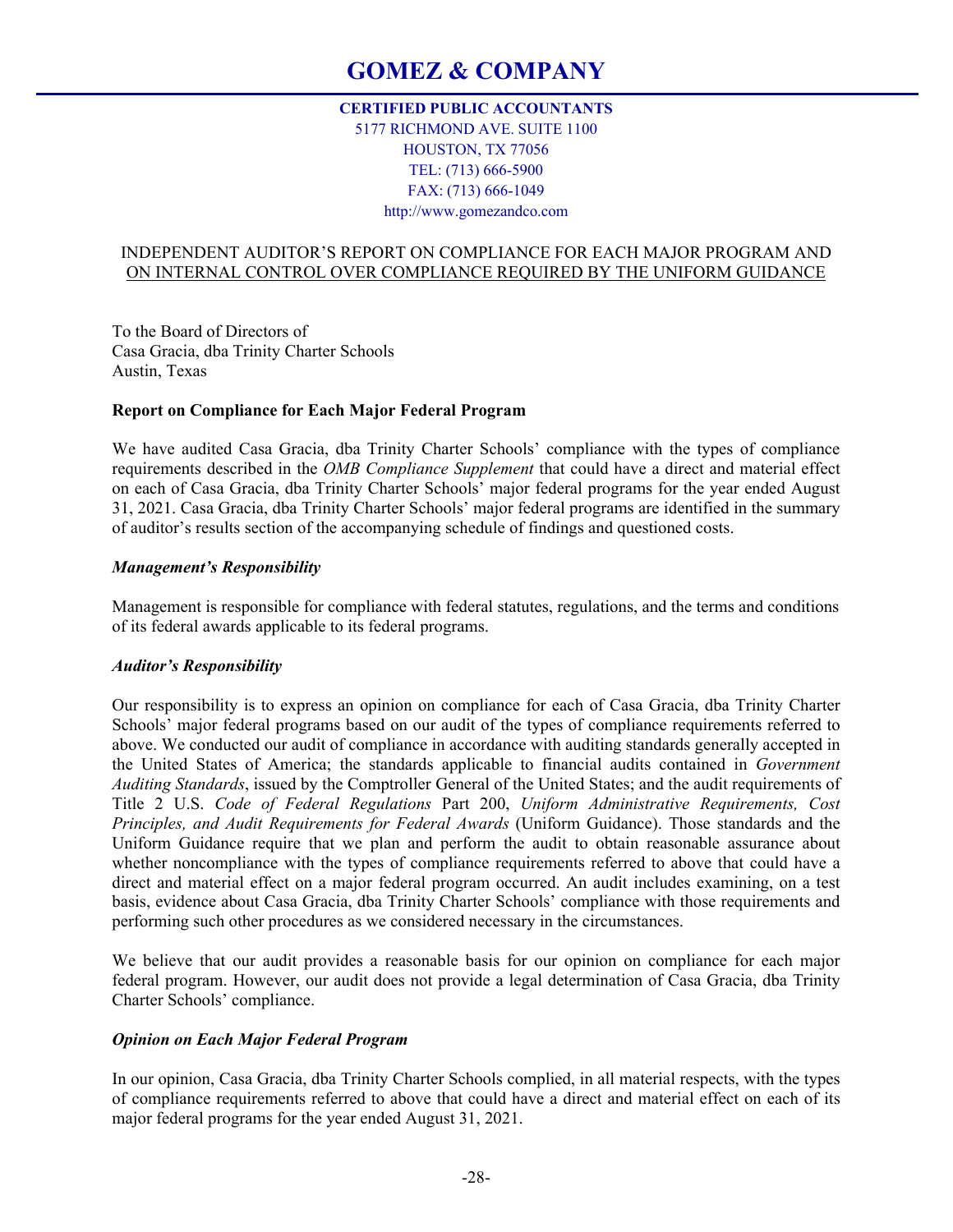# **Report on Internal Control Over Compliance**

Management of Casa Gracia, dba Trinity Charter Schools is responsible for establishing and maintaining effective internal control over compliance with the types of compliance requirements referred to above. In planning and performing our audit of compliance, we considered Casa Gracia, dba Trinity Charter Schools' internal control over compliance with the types of requirements that could have a direct and material effect on each major federal program to determine the auditing procedures that are appropriate in the circumstances for the purpose of expressing an opinion on compliance for each major federal program and to test and report on internal control over compliance in accordance with the Uniform Guidance, but not for the purpose of expressing an opinion on the effectiveness of internal control over compliance. Accordingly, we do not express an opinion on the effectiveness of Casa Gracia, dba Trinity Charter Schools' internal control over compliance.

A *deficiency in internal control over compliance* exists when the design or operation of a control over compliance does not allow management or employees, in the normal course of performing their assigned functions, to prevent, or detect and correct, noncompliance with a type of compliance requirement of a federal program on a timely basis. A *material weakness in internal control over compliance* is a deficiency, or combination of deficiencies, in internal control over compliance, such that there is a reasonable possibility that material noncompliance with a type of compliance requirement of a federal program will not be prevented, or detected and corrected, on a timely basis. A *significant deficiency in internal control over compliance* is a deficiency, or a combination of deficiencies, in internal control over compliance with a type of compliance requirement of a federal program that is less severe than a material weakness in internal control over compliance, yet important enough to merit attention by those charged with governance.

Our consideration of internal control over compliance was for the limited purpose described in the first paragraph of this section and was not designed to identify all deficiencies in internal control over compliance that might be material weaknesses or significant deficiencies. We did not identify any deficiencies in internal control over compliance that we consider to be material weaknesses. However, material weaknesses may exist that have not been identified.

The purpose of this report on internal control over compliance is solely to describe the scope of our testing of internal control over compliance and the results of that testing based on the requirements of the Uniform Guidance. Accordingly, this report is not suitable for any other purpose.

Lonney & Company

Houston, TX January 28, 2022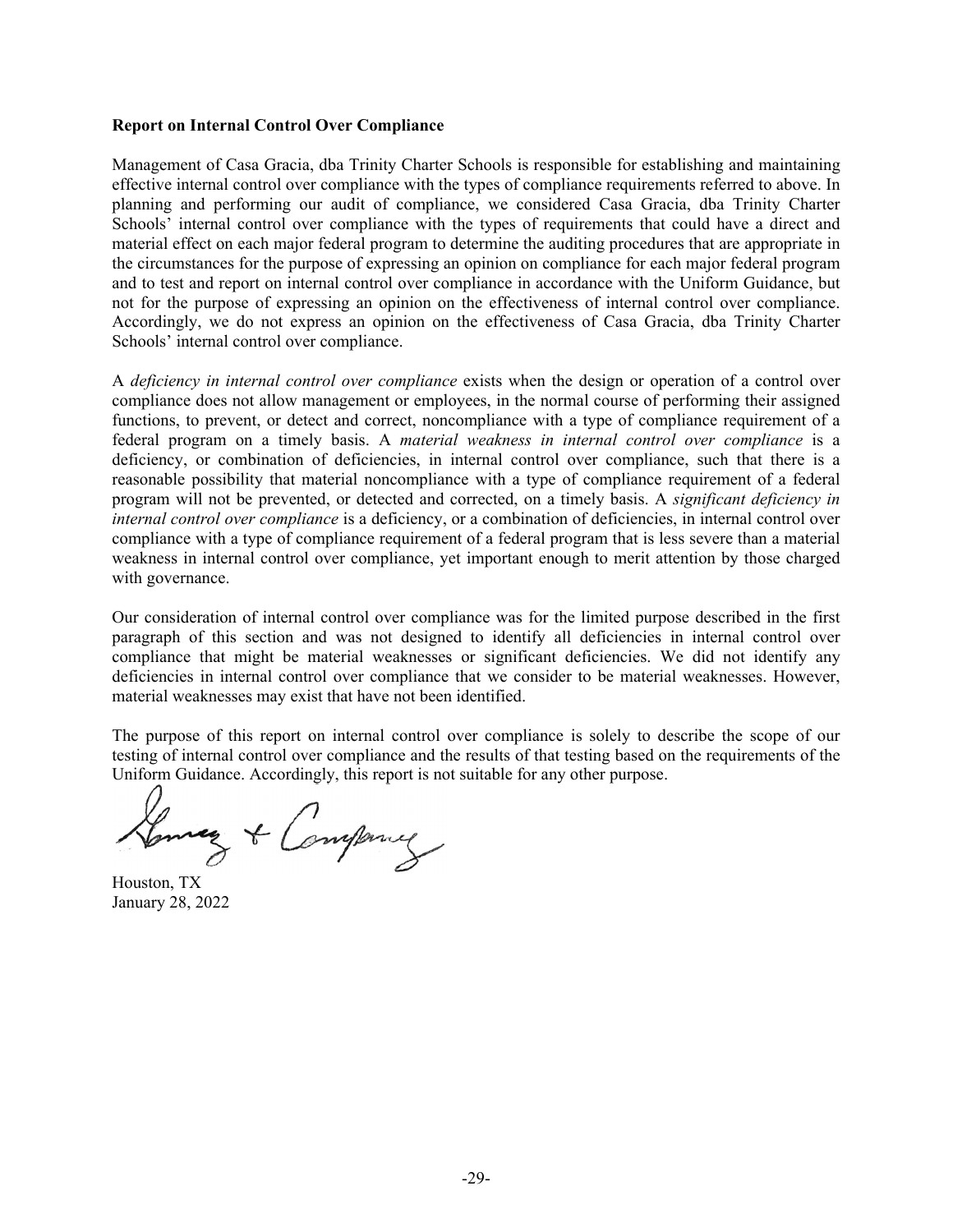# SCHEDULE OF FINDINGS AND QUESTIONED COSTS

# FOR THE YEAR ENDED AUGUST 31, 2021

# Summary of Audit Results

- 1. The auditor's report expresses an unmodified opinion on whether the financial statements were prepared in accordance with GAAP.
- 2. No significant deficiencies or material weaknesses on internal control over financial statements.
- 3. No instances of noncompliance material to the financial statements, which would be required to be reported in accordance with *Government Auditing Standards*, were disclosed during the audit.
- 4. No significant deficiencies or material weaknesses on internal control over major federal award programs.
- 5. The auditor's report on compliance for the major federal award programs expresses an unmodified opinion on all major federal programs.
- 6. The audit did not disclose any audit findings which are required to be reported in accordance with 2 CFR section 200.516(a).
- 7. Major programs:

U.S. Department of Agriculture Passed – Through Texas Education Agency Education Stabilization Fund CFDA Number 84.425

- 8. The threshold used for distinguishing between Type A and Type B programs was \$750,000.
- 9. Casa Gracia dba Trinity Charter Schools qualifies as a low-risk auditee.

|                                                                         | <b>Ouestioned</b> |       |
|-------------------------------------------------------------------------|-------------------|-------|
| Current Year Findings                                                   | Costs             |       |
| No audit findings were noted as per governmental auditing standards and |                   | $-()$ |
| 2 CFR section 200.516 (a).                                              |                   |       |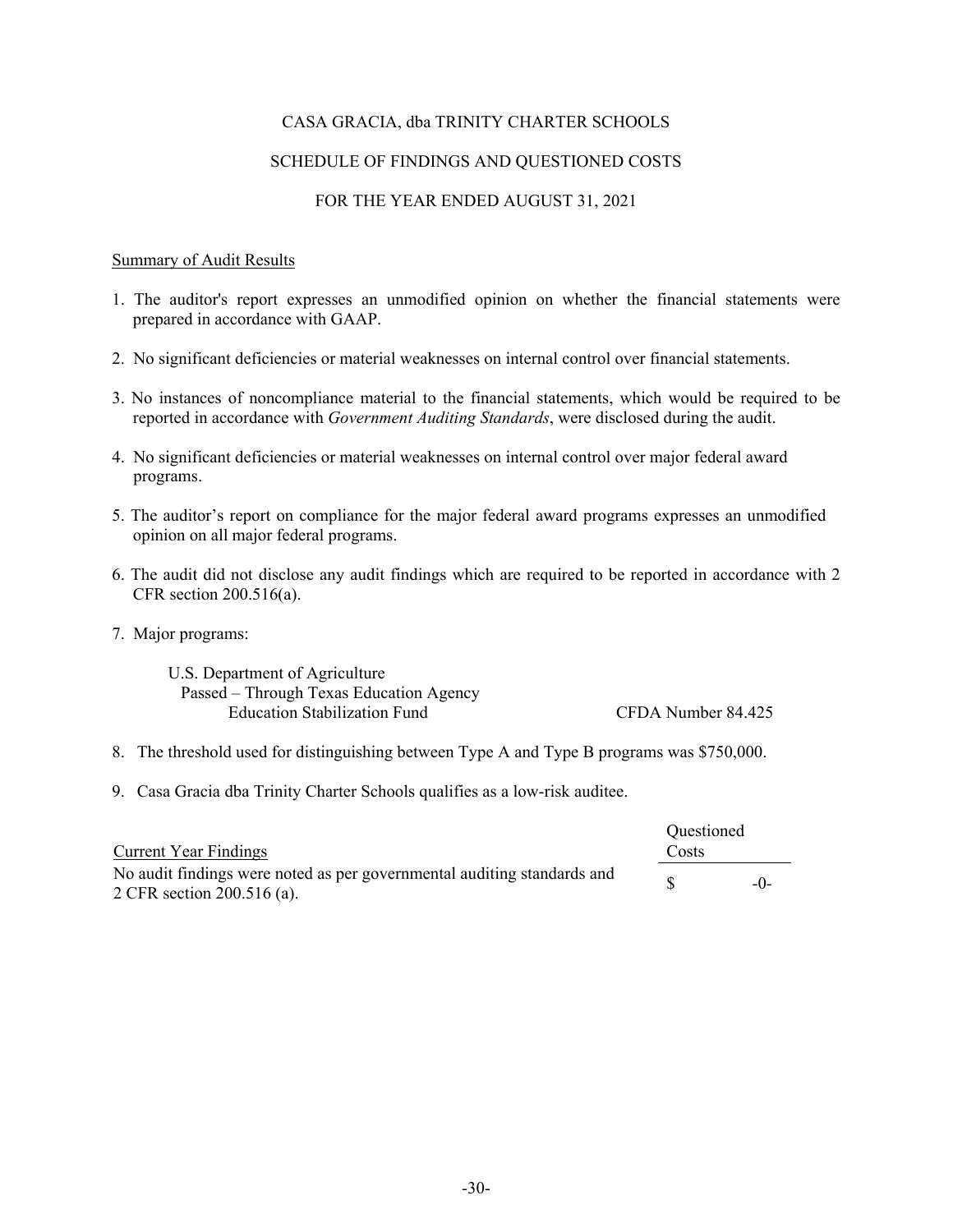# SCHEDULE OF PRIOR YEAR FINDINGS

# FOR THE YEAR ENDED AUGUST 31, 2021

# Summary Schedule of Prior Year Findings

No audit findings were noted as per governmental auditing standards and 2 CFR Section 200.516(a) for the year ended August 31, 2020.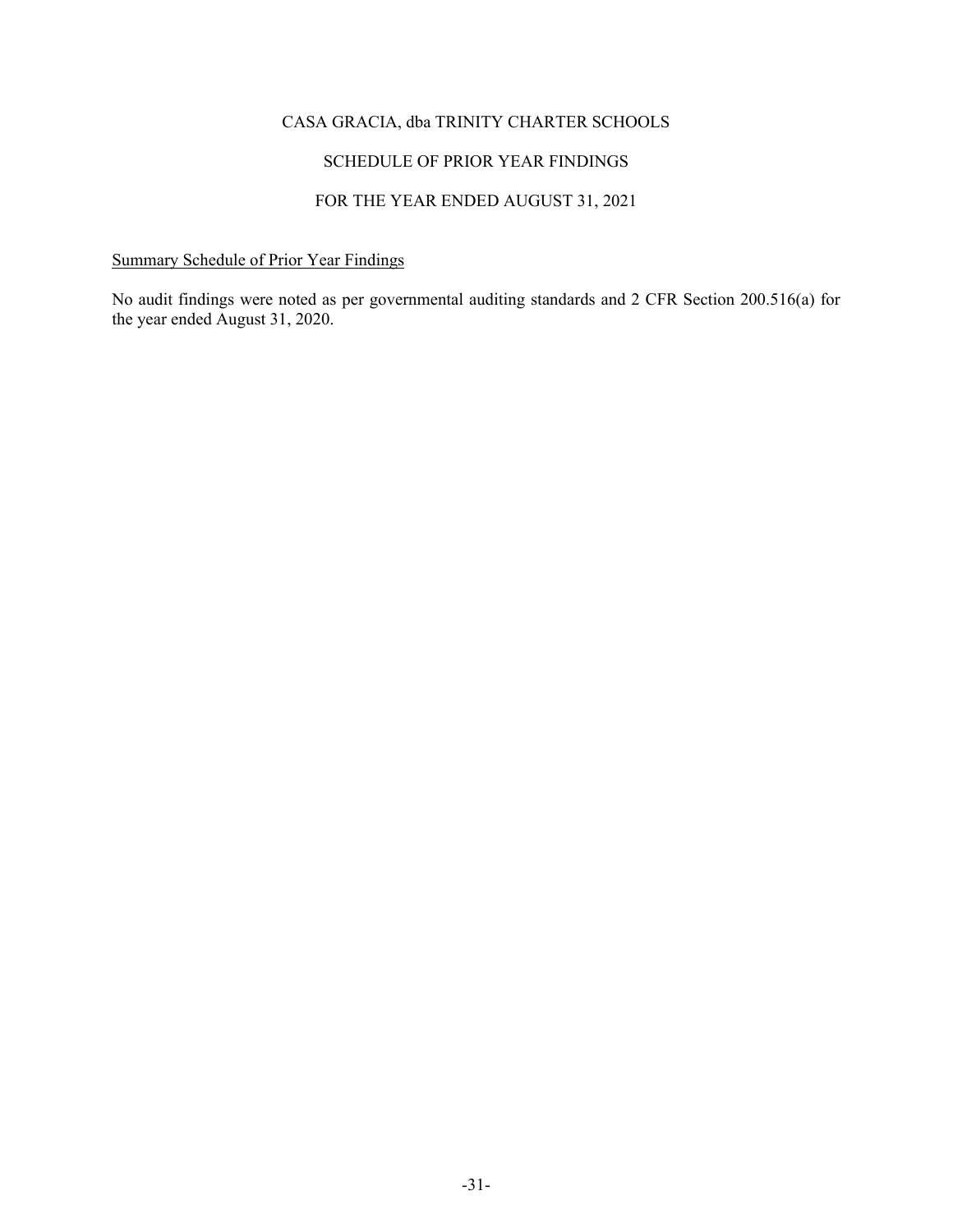# SCHEDULE OF EXPENDITURES OF FEDERAL AWARDS

# FOR THE YEAR ENDED AUGUST 31, 2021

| Federal Grantor/<br>Pass - Through Grantor/                                                 | Federal<br><b>CFDA</b> | Pass - Through<br><b>Entity Identifying</b> |    | Federal      |
|---------------------------------------------------------------------------------------------|------------------------|---------------------------------------------|----|--------------|
| Program Title                                                                               | Number                 | Number                                      |    | Expenditures |
| <b>U.S. Department of Education</b><br>Passed - Through Texas Education Agency:             |                        |                                             |    |              |
| Title I, Part A, School Improvement                                                         | 84.010A                | 21610101046802                              | S  | 254,948      |
| Title I, Part D, Subpart 2                                                                  | 84.010A                | 20610103046802                              |    | 71,075       |
| Title I, Part D, Subpart 2                                                                  | 84.010A                | 21610103046802                              |    | 54,116       |
| Idea - B Formula                                                                            | 84.027A                | 216600010468026000                          |    | 173,509      |
| Title II, Part A, Teacher/Principal Training &                                              |                        |                                             |    |              |
| Recruiting                                                                                  | 84.367A                | 21694501046802                              |    | 10,936       |
| Title IV, Part A, Subpart 1                                                                 | 84.424A                | 21680101046802                              |    | 16,313       |
| Total U.S. Department of Education, non-COVID-19 Assistance                                 |                        |                                             |    | 580,897      |
| U.S. Department of Education                                                                |                        |                                             |    |              |
| Passed - Through Texas Education Agency:                                                    |                        |                                             |    |              |
| COVID-19 - CARES Act Section 18003 Elementary and                                           |                        |                                             |    |              |
| Secondary School Emergency Relief (ESSER)                                                   | 84.425D                | 20521001046802                              |    | 274,012      |
| COVID-19 - Prior Purchase Reimbursement Program                                             | 84.425D                | 52102135                                    |    | 7,697        |
| COVID-19 - CARES Act Section 18003 Elementary and                                           |                        |                                             |    |              |
| Secondary School Emergency Relief Fund III (ESSER III)                                      | 84.425U                | 21528001046802                              |    | 193,434      |
| Total U.S. Department of Education, COVID-19 Assistance                                     |                        |                                             |    | 475,143      |
| Total U.S. Department of Education                                                          |                        |                                             |    | 1,056,040    |
| <b>U.S. Department of Agriculture</b>                                                       |                        |                                             |    |              |
| Passed - Through Texas Education Agency                                                     |                        |                                             |    |              |
| Federal Food Service Reimbursement                                                          |                        |                                             |    |              |
| School Breakfast                                                                            | 10.553                 | 71302001                                    |    | 1,685        |
| School Breakfast                                                                            | 10.553                 | 71302101                                    |    | 21,590       |
| School Breakfast                                                                            | 10.553                 | 71402001                                    |    | 1,060        |
| National School Lunch                                                                       | 10.555                 | 71402101                                    |    | 14,502       |
|                                                                                             |                        |                                             |    | 38,837       |
| Passed - Through Texas Department of Agriculture<br><b>USDA Commodity Food Distribution</b> | 10.555                 |                                             |    | 972          |
| Total U.S. Department of Agriculture, non-COVID-19 Assistance                               |                        |                                             |    | 39,809       |
|                                                                                             |                        |                                             |    |              |
| Passed - Through Texas Department of Agriculture                                            |                        |                                             |    |              |
| COVID-19 - Emergency Operations Cost Reimbursement                                          | 10.555                 |                                             |    | 1,230        |
| Total U.S. Department of Agriculture                                                        |                        |                                             |    | 41,039       |
| U.S. Department of the Treasury                                                             |                        |                                             |    |              |
| Passed - Through Texas Division of Emergency Management                                     |                        |                                             |    |              |
| COVID-19 - Coronavirus Relief Fund                                                          | 21.019                 | 2020-CF-21019                               |    | 22,010       |
| Total Expenditures of Federal Awards                                                        |                        |                                             | \$ | 1,119,089    |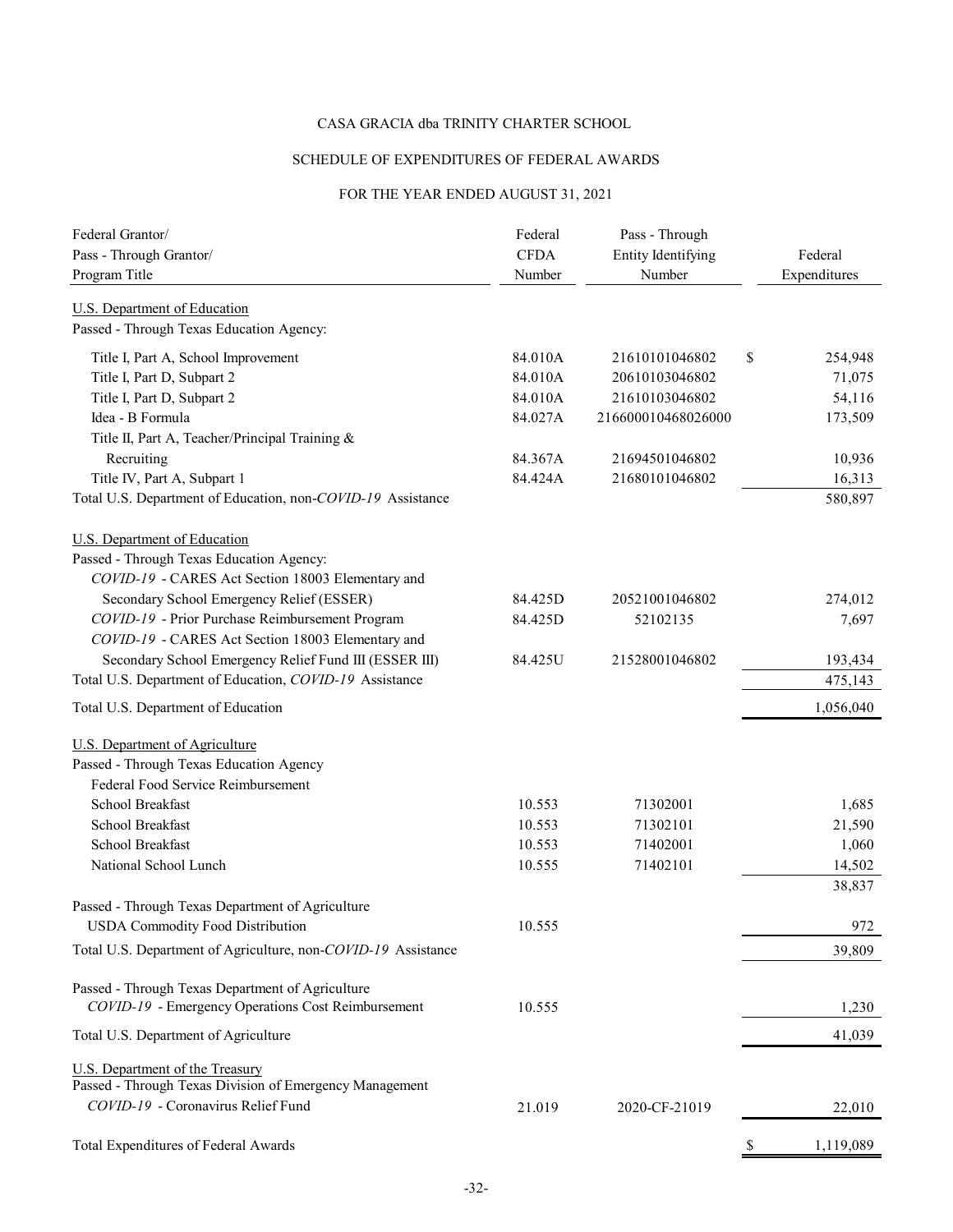### NOTES TO SCHEDULE OF EXPENDITURES OF FEDERAL AWARDS

# FOR THE YEAR ENDED AUGUST 31, 2021

# **NOTE 1 - SIGNIFICANT ACCOUNTING POLICIES**  *Basis of Presentation*

The accompanying schedule of federal awards (the Schedule) includes the federal grant activity of Casa Gracia dba Trinity Charter Schools under programs of the federal government for the year ended August 31, 2021. The information in this Schedule is presented in accordance with the requirements of Title 2 U.S. Code of Federal Regulations Part 200, *Uniform Administrative Requirements, Cost Principles, and Audit Requirements for Federal Awards* (Uniform Guidance). Because the Schedule presents only a selected portion of the operation of Casa Gracia dba Trinity Charter Schools, it is not intended to and does not present the financial position, changes in net assets or cash flows of Casa Gracia dba Trinity Charter Schools, Inc.

#### *Summary of Significant Accounting Policies*

Expenditures reported on the Schedule are reported on the accrual basis of accounting. Such expenditures are recognized following the cost principles contained in the Uniform Guidance wherein certain types of expenditures are not allowable or are limited as to reimbursement. Negative amounts shown on the Schedule represent adjustments or credits made in the normal course of business to amounts reported as expenditures in prior years.

Pass-through entity identifying numbers are presented where available.

#### *Indirect Cost Rate*

Casa Gracia dba Trinity Charter Schools has elected not to use the 10-percent de minimis indirect cost rate allowed under the Uniform Guidance.

#### *Subrecipients*

The Organization did not provide federal awards to subrecipients.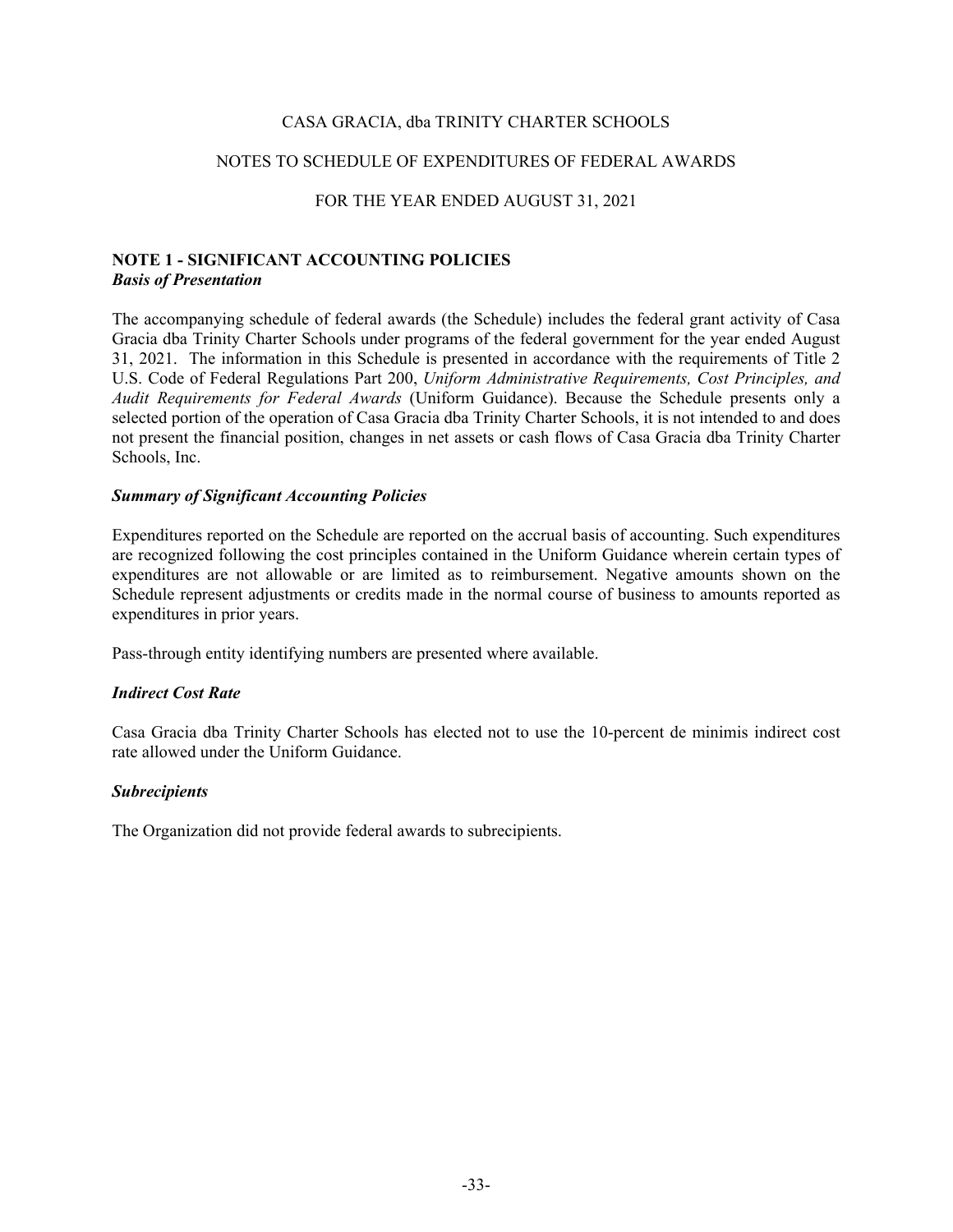# SCHEDULE OF REAL PROPERTY OWNERSHIP INTEREST

# FOR THE YEAR ENDED AUGUST 31, 2021

|      |                                                                                            | Total |  | Ownership Ownership Ownership |  |  |  |  |                                   |
|------|--------------------------------------------------------------------------------------------|-------|--|-------------------------------|--|--|--|--|-----------------------------------|
|      | Description Property Address Assessed Interest - Local Interest - State Interest - Federal |       |  |                               |  |  |  |  |                                   |
|      |                                                                                            |       |  |                               |  |  |  |  |                                   |
| None |                                                                                            |       |  | $S - S - S - S - S$           |  |  |  |  | <b>Contract Contract Contract</b> |

See accompanying notes to financial statements.